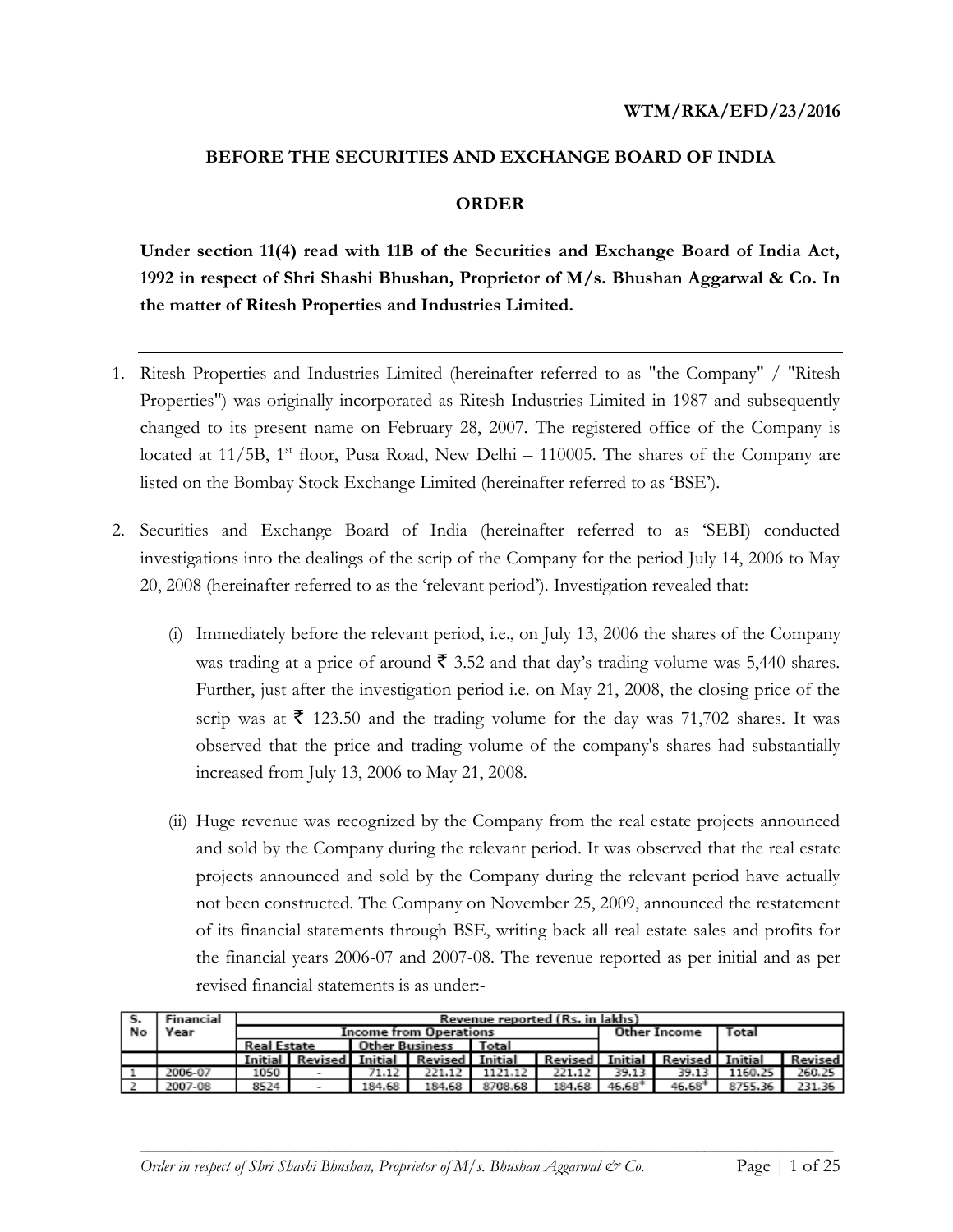- (iii) The above said restatement/revision of financial results by the Company was observed to be a culmination of a scheme of fraud that was orchestrated by the Company and its promoters/ directors during the relevant period by manipulation of the financial statements of the Company in addition to the misleading disclosures, price manipulation in the scrip, and irregular preferential allotment to associate entities at manipulated lower prices.
- (iv) Many of the details mentioned in the financial statements included in the Annual Report for the said years did not reflect the true and fair view of the Company's accounts.
- (v) M/s. Bhushan Aggarwal & Co. was the auditor of the Company (hereinafter referred to as 'the Auditor'). Shri Bhushan Shashi was the proprietor of the Auditor. The Auditor had certified the financial statements of the Company included in its Annual Report for the financial year 2006-07 and 2007-08 and had carried out the limited review with respect to the ten quarters each ending between September 2006 to December 2008. By certifying the false and overstated results over the years as true and fair, the Auditor has misled the investors and created artificial demand in the shares of the Company.
- 3. SEBI appointed an independent Chartered Accountant to conduct special examination of the books of accounts of the Company and other relevant records for the ten quarters from September 2006 to December 2008 and for the examination of the revenue figures reported by the Company from the real estate sales and to determine its impact on the financial statements. The Report of the Chartered Accountant was submitted to SEBI on November 16, 2010. It was observed from the analysis of the Report that the Auditor had fraudulently certified the Annual Report, which it did not believe to be true and had fraudulently caused the Annual Reports of the relevant period to be published with untrue information, in spite of presence of unusual features in the accounts of the Company. The specific instances of such misstatements are listed in the following paragraphs.

# **Fraudulent misrepresentation regarding the Pooling of land and Collaboration agreement with M/s. Ansal Township and Projects Limited.**

4. The Company was allotted 40 acres of undeveloped land in Focal Point Phase VIII, Ludhiana by Director of Industries, Punjab, Chandigarh vide allotment dated April 22, 1994. The Company vide application dated January 18, 1995 to Director of Industries, Punjab, Chandigarh, requested for division of the aforesaid allotted land amongst the group / related entities. The Director of Industries, Punjab, Chandigarh approved the proposal for division vide its letter dated January 31, 1995. Accordingly title deeds were executed by Director of Industries, Punjab, Chandigarh,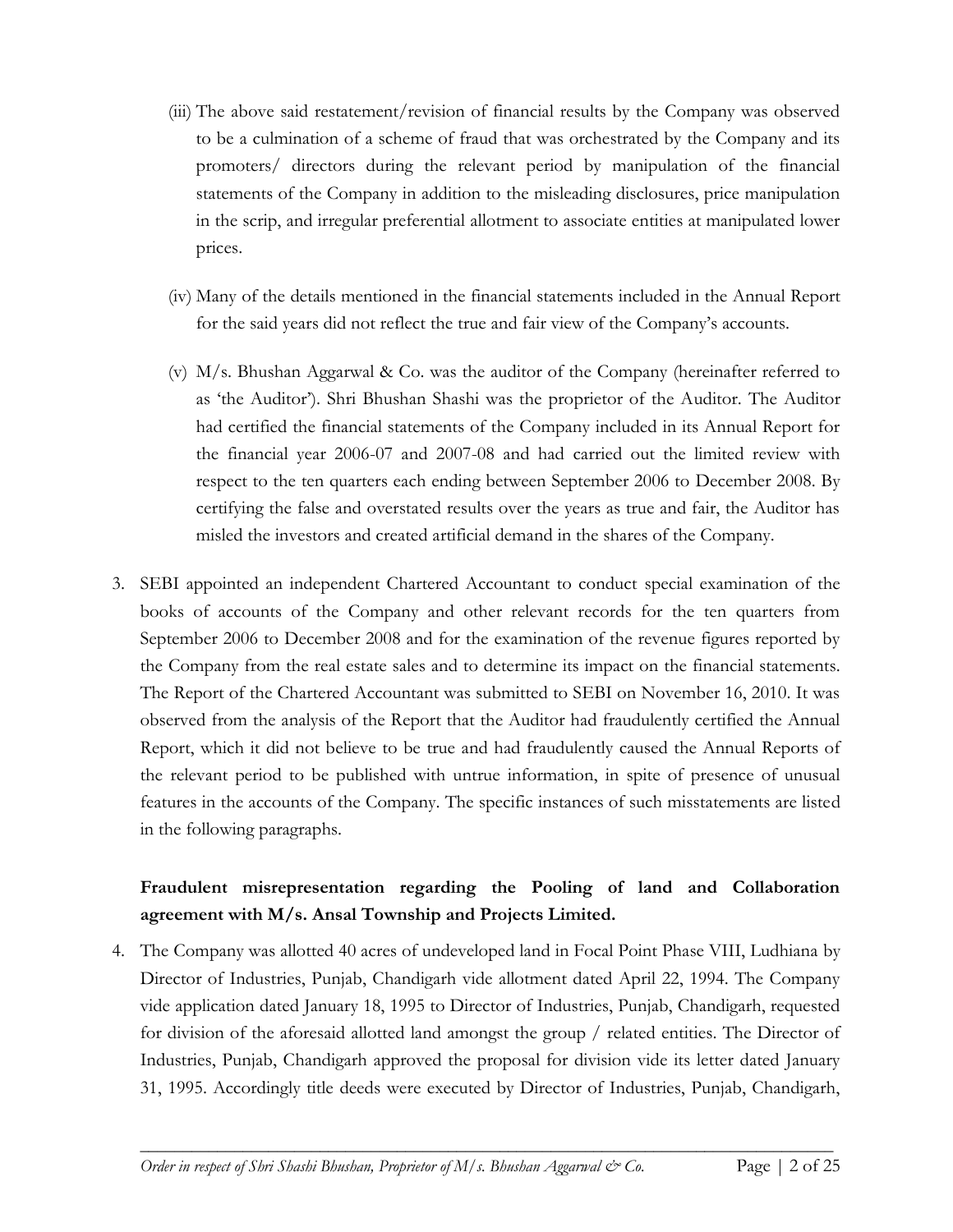| <b>Sl. No.</b> | Name of the Entity                        | Area of land   | Date of Execution | Registered<br><b>as</b> |
|----------------|-------------------------------------------|----------------|-------------------|-------------------------|
|                |                                           | (in acres)     | of document       | Document No.            |
| 1)             | <b>RPIL</b>                               | 7              | 23/01/1998        | 22646                   |
| (2)            | $-do-$                                    | $\overline{4}$ | 11/12/1996        | 20322                   |
| Sub Total      |                                           | 11             |                   |                         |
| 3)             | Oxford<br>processors<br>(proprietor RIPL) | $\overline{2}$ | 23/01/1998        | 22647                   |
|                |                                           |                |                   |                         |
| 4)             | Ritesh Spinning Mills<br>Ltd. (RSML)      | 5              | 23/01/1998        | 22644                   |
| 5)             | $-do-$                                    | 5              | 23/01/1998        | 22641                   |
| $\circ$        | $-do-$                                    | 5              | 23/01/1998        | 22642                   |
| Sub Total      |                                           | 15             |                   |                         |
| 7)             | Ritesh Impex Private<br>Ltd. (RIPL)       | 7              | 23/01/1998        | 22645                   |
|                |                                           |                |                   |                         |
| 8)             | H.B. Fibers Ltd.                          | 5              | 23/01/1998        | 22643                   |
| <b>TOTAL</b>   |                                           | 40             |                   |                         |

on behalf of the Governor of Punjab in favour of certain entities. The details of the division of said land as per the title deeds are as given below:-

- 5. The cost of acquiring the land had been borne by the respective entities namely the Company, Oxford Processors, Ritesh Spinning Mills Ltd., Ritesh Impex Private Ltd. and H.B. Fibers Ltd. The Company obtained approval for Special Package of incentives under Mega Projects vide letter/Memo dated April 12, 2006 from Director of Industries & Commerce, Punjab for proposal for setting up an Integrated Industrial Park on the said land with an investment of  $\mathsf{F}400$  Crores.
- 6. Subsequently, an agreement dated September 10, 2009 was executed with the Punjab Government. As per the agreement, 60% of land was to be utilized for industrial purpose and 40% for residential purposes. The Company had to develop the industrial pocket first and the housing pocket later. Before developing the residential pocket, the Company had not only to first develop industrial plots but also was to dispose off at-least 50 % of the industrial plots to industrial units which had to be set up in the industrial pocket and the entire project had to come up with proposed investment level in stipulated period. However, even before entering into the said agreement with Government of Punjab, the company had entered into a Collaboration Agreement with M/s. Ansal Township and Projects Limited (hereinafter referred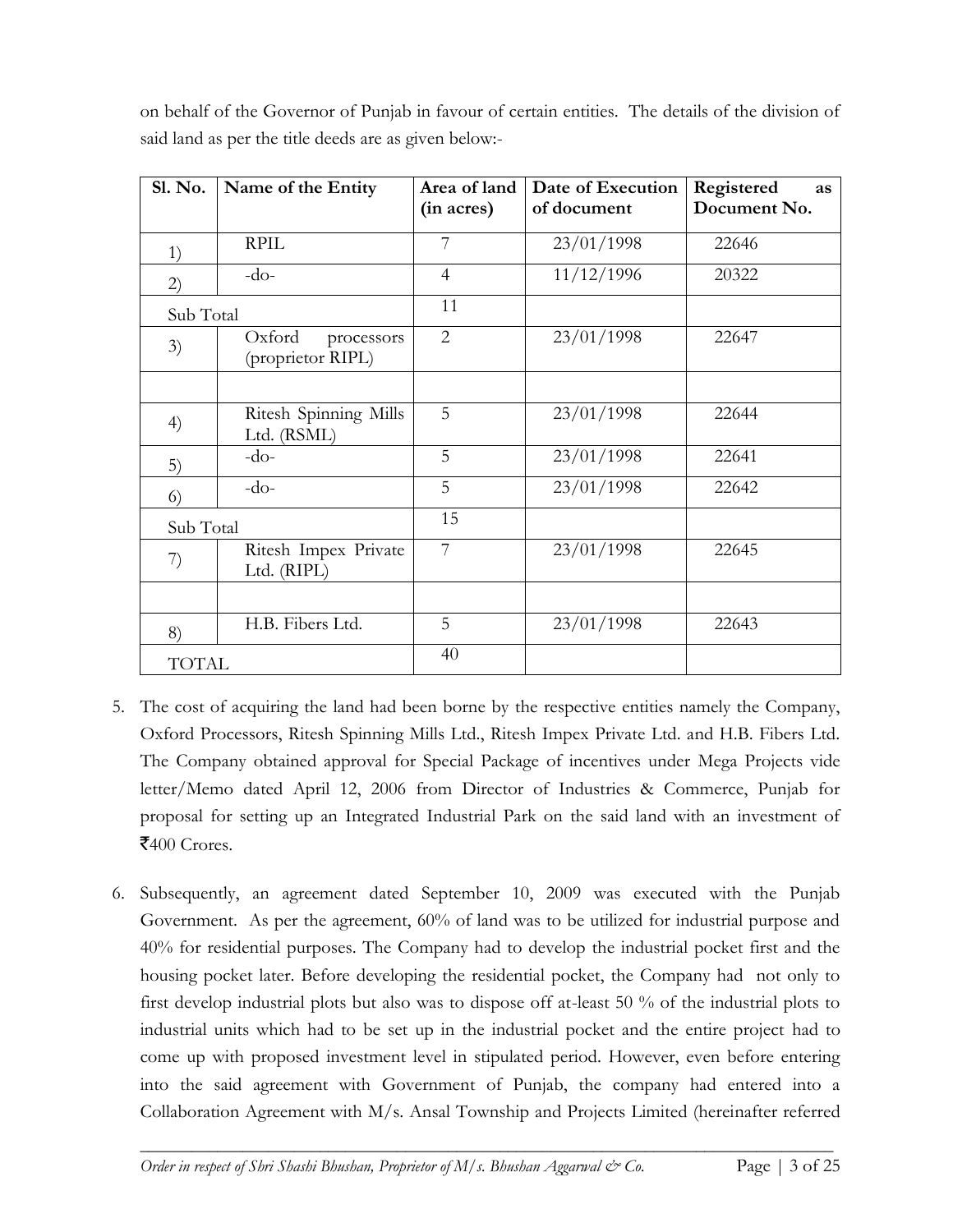to as 'Ansal'), on July 14, 2006 for developing the project comprising of 'Information Technology Park' and 'Residential Group Housing Project' or any other form as per the drawn business plan.

- 7. As per the Collaboration Agreement, the Company alone was the owner of land measuring approximately 42 acres and vide clause 6 of the said Agreement, the project was to be developed by Ansal (the Developer) at its own cost. Clause 10 of the said Agreement provided for *'interest free refundable security deposit of*  $\bar{\mathcal{Z}}$  *Crores*<sup>*'*</sup> to be given by the Developer to the Company (the Owner). Clause 11 of the said Agreement provided for sharing of the revenue between the Owner and the Developer at 22.5% and 77.5%, respectively. Clause 12 of the said Agreement provided that Developer shall exclusively be entitled to sell the entire built up area including the share of the Owner at a mutually decided broadband of pricing in writing. However, the Company, in contravention of the Clause 12 of the Collaboration Agreement entered into various agreements of sale with the prospective buyers. In the last quarter of the financial year 2006-07, the Company had sold the proposed built up area to M/s Estate Investments Solution for  $\bar{\mathfrak{F}}$  4000 lakh and have accounted 22.5% share amounting to  $\bar{\mathfrak{F}}$  900 lakh as real estate revenue. However, no amount had been received towards sale of real estate.
- 8. It was noted that the Auditor had fraudulently omitted to disclose :-
	- (i) The afore-mentioned five entities owned the land and had pooled their land for development of the project and no written agreement amongst the said entities for pooling of the land, sharing of the revenues, income and expenses had been made.
	- (ii) The cost of acquiring the land had been borne by the respective entities, whereas the expenses of approvals, sanctions, etc. for development, consequent to collaboration with Ansal was being borne by the Company and was not being shared with the associated entities.
	- (iii) That the Company had recognized the entire 22.5% of the sale consideration, which was the undivided share of all the five entities, owning the land. Thus, the Company had wrongly recognized the share of other four entities as its real estate revenue, and to that extent the revenue reported by the Company was overstated and the same was certified by the Auditor as authentic.
	- (iv) That the total enhanced land compensation claimed by the Government including interest had not been paid, but only part payment had been made. The fact that the same were disputed and appeals were pending against the arbitration award in favor of the Company was also omitted. Neither the liability of the outstanding amount payable has been provided in the accounts nor included in the Contingent Liabilities.
	- (v) The security deposit received had been credited to the account of Ansal API, and not to the account of 'Ansal Township & Projects Ltd.' Further the said amount was transferred from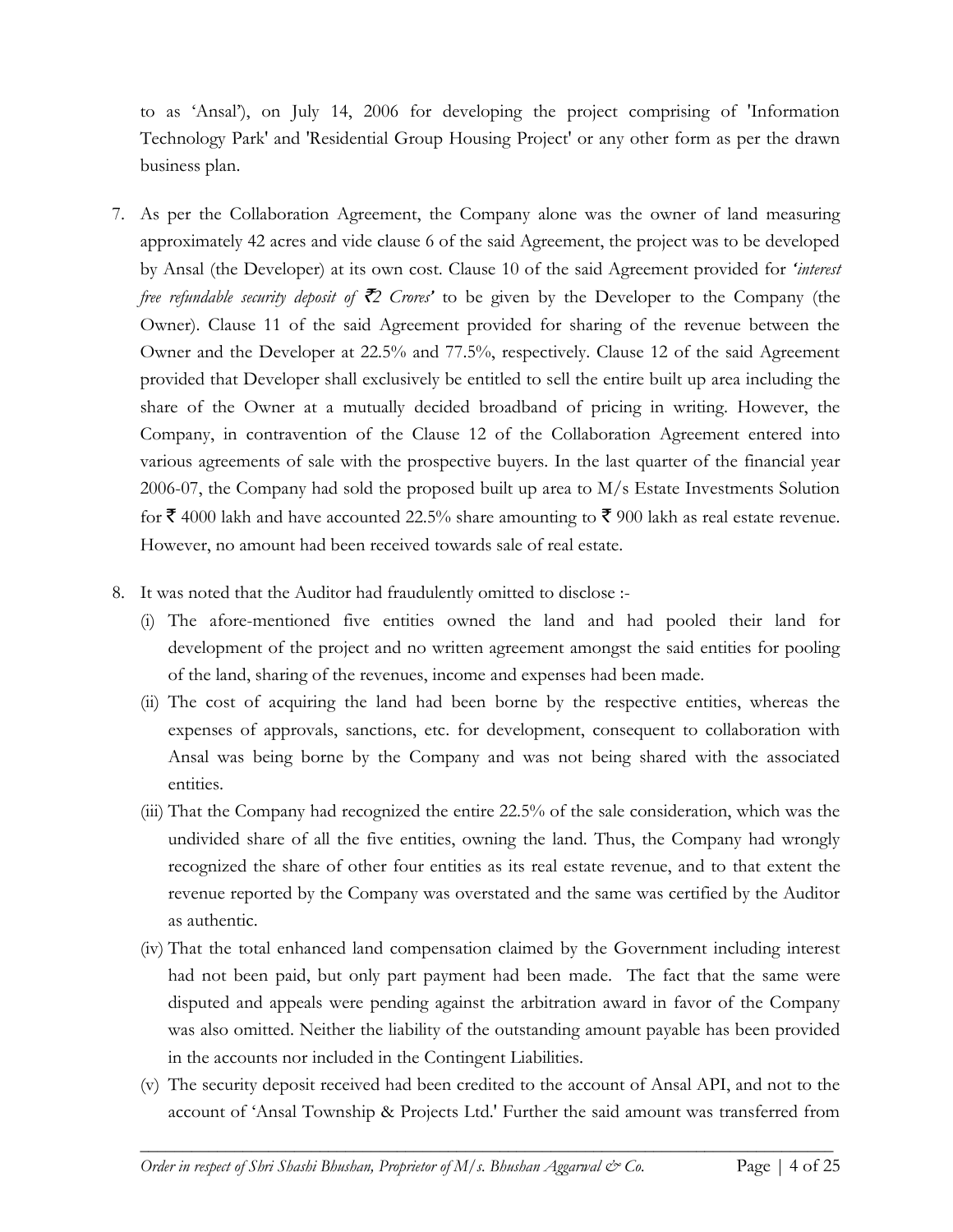the Company's account to the credit of 'M/s. Estate Investment Solutions', one of the buyers of built up space, with whom Agreements to Sell were made.

- 9. Further, by allowing the expenses of approval, sanctions, showing against the Company alone while the same should have been shared by the other four entities, the Auditor had misrepresented the expense figures. The cost of land had been inflated and consequently, the cost of land taken to expense proportionate to sale was also incorrectly stated, and finally the profit on sale of land had also been affected to that extent.
- 10. For the quarter ending on March 31, 2007 the Company published  $\bar{\xi}$  937.2 lakh of revenue, profit of  $\bar{\mathbf{\mathcal{F}}}$  733.56 lakh and EPS of  $\bar{\mathbf{\mathcal{F}}}$  10.87.

## **Fraudulent recognition of revenue**

11. As per Accounting Standard-9, the conditions specified in Para 10 and 11 thereof, should be satisfied for recognition of revenue. The said Paragraphs state as under:

*" 10. Revenue from sales or services transactions should be recognised when the requirements as to performance set out in paragraphs 11and 12 are satisfied, provided that at the time of performance it is not unreasonable to expect ultimate collection. If at the time of raising of any claim it is unreasonable to expect ultimate collection, revenue recognition should be postponed.*

*11. In a transaction involving the sale of goods, performance should be regarded as being achieved when the following conditions have been fulfilled;*

*(i) The seller of goods has transferred to the buyer the property in the goods for a price or all significant risks and rewards of ownership have been transferred to the buyer and the seller*

*retains no effective control of the goods transferred to a degree usually associated with ownership; and (ii) No significant uncertainty exists regarding the amount of the consideration that will be derived from the sale of the goods.*

*12. In a transaction involving the rendering of services, performance should be measured either under the completed service contract method or under the proportionate completion method, whichever relates the*  revenue to the work accomplished. Such performance should be regarded as being achieved when no *significant uncertainty exits regarding the amount of consideration that will be derived from rendering the service.".* 

12. Further, the "Guidance Note on Recognition of Revenue by Real Estate Developers" issued by the Institute of Chartered Accountants of India, which elaborates on the revenue recognition methods to be followed by real estate companies details the following: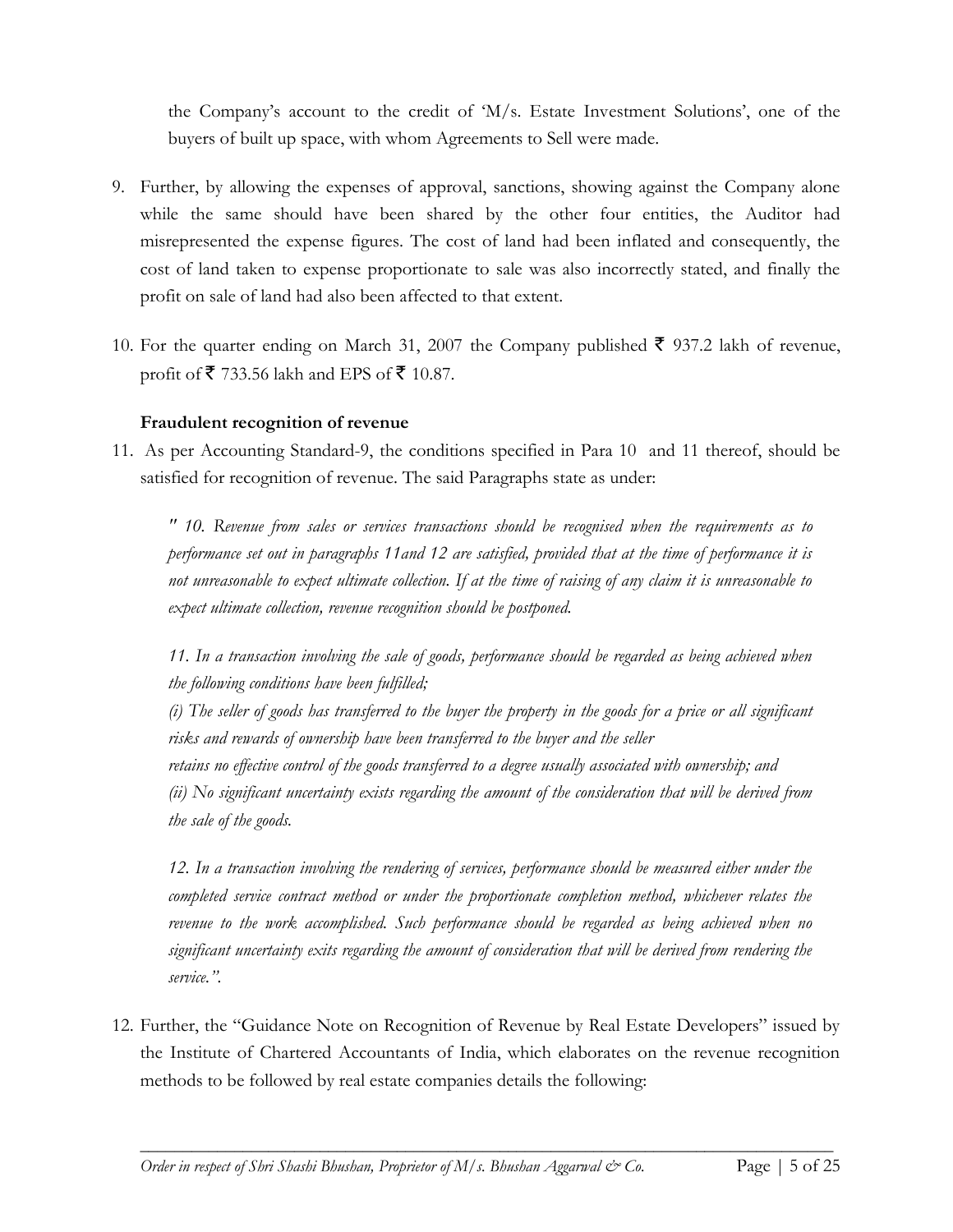#### *Para 3–*

*"the point of time at which all significant risks and rewards of ownership can be considered as transferred, is required to be determined on the basis of the terms and conditions of the agreement for sale.*  In case of real estate sales, the events, such as, transfer of legal title to the buyer or giving possession of *real estate to the buyer under an agreement for sale, usually, provide an evidence to the effect that all significant risks and rewards of ownership have been transferred to the buyer."*

*"This agreement for sale is also considered to have the effect of transferring all significant risks and rewards of ownership to the buyer provided the agreement is legally enforceable and subject to the satisfaction of all the following conditions which signify transferring of significant risks and rewards even though the legal title is not transferred or the possession of the real estate is not given to the buyer:*

*(a) The significant risks related to the real estate have been transferred to the buyer; in case of real estate sales, price risk is generally considered to be one of the most significant risks.*

*(b) The buyer has a legal right to sell or transfer his interest in the property, without any condition or subject to only such conditions which do not materially affect his right to benefits in the property.*

## *Para 5 –*

*"in case it is unreasonable to expect ultimate collection, the revenue recognition is postponed to the extent of uncertainty involved."*

## *Para 6 –*

*"Revenue in case of real estate sales should be recognised when all the following conditions are satisfied: (i) The seller has transferred to the buyer all significant risks and rewards of ownership and the seller retains no effective control of the real estate to a degree usually associated with ownership; (ii) no significant uncertainty exists regarding the amount of the consideration that will be derived from* 

*the real estate sales; and* 

*(iii) it is not unreasonable to expect ultimate collection."*

## *Para 7 –*

*"In case of real estate sales, all significant risks and rewards of ownership are normally considered to be transferred when legal title passes to the buyer (e.g., at the time of the registration, with the relevant authorities, of the real estate in the name of the buyer) or when the seller enters into an agreement for sale and gives possession of the real estate to the buyer under the agreement."*

## *Para 11 –*

*"For determining whether it is not unreasonable to expect ultimate collection, a seller should consider the evidence of the buyer's commitment to make the complete payment. Where the ability to assess the ultimate collection with reasonable certainty is lacking at the time all significant risks and rewards of*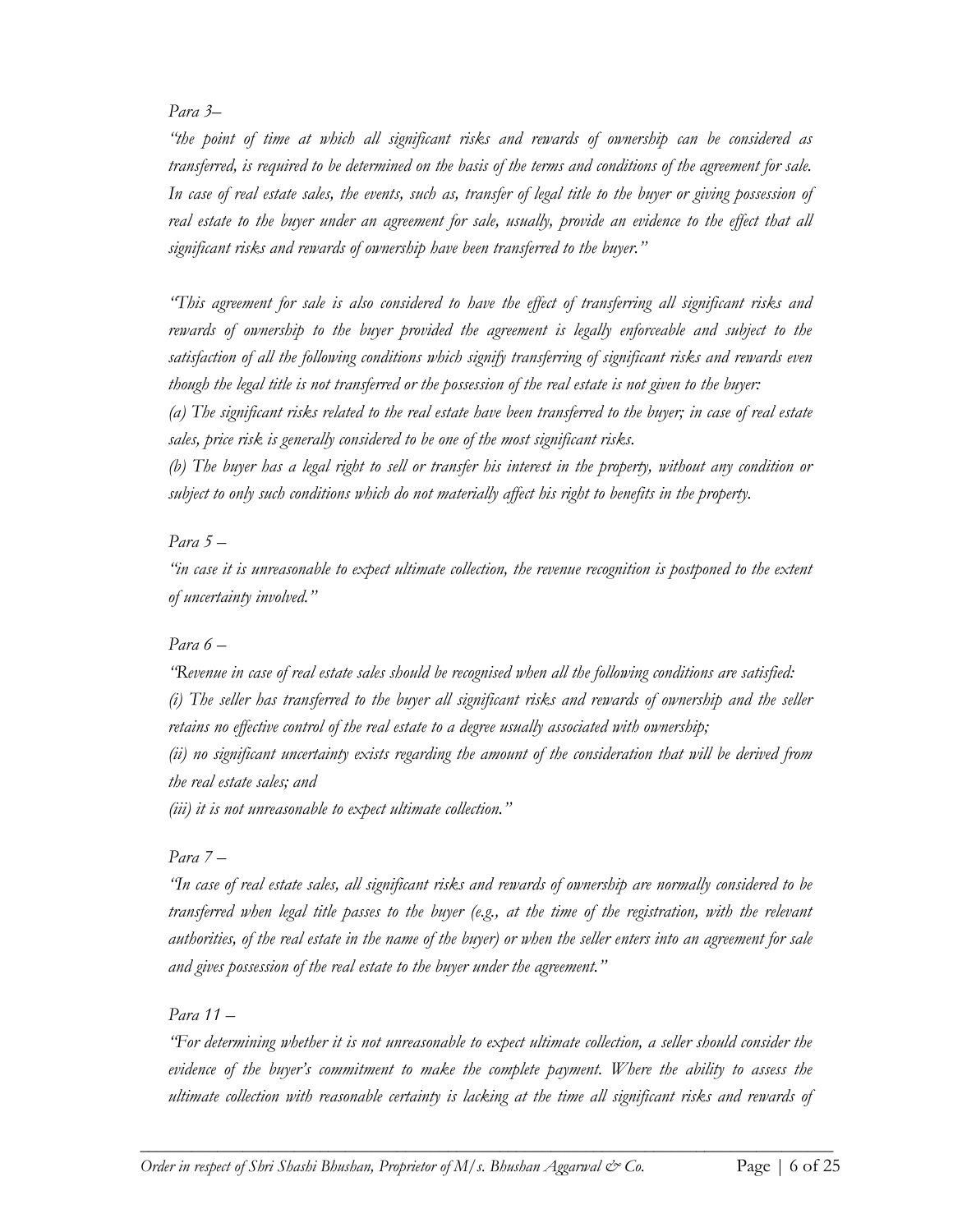*ownership are transferred to the buyer, revenue recognition is postponed to the extent of uncertainty involved. For example, when the aggregate of the payments received, including the buyer's initial down payment, or continuing payments by the buyer, provide insufficient evidence of the buyer's commitment to make the complete payment, revenue is recognised only to the extent of realisation of the consideration provided other conditions for recognition of revenue are satisfied."*

- 13. Despite having clear guidelines on how to recognize the revenue from real estate business, it was observed that the Company adopted questionable methods to recognize the revenues. It had recognized the revenue from real estate business in connection with a Collaboration Agreement entered by the Company with the Developer for a project to develop and construct on the land, when;
	- No payment schedules were attached to the agreement to sell and no payments were received from any of the parties.
	- Exclusive rights for sale were with the Developer.
	- Land was owned by 5 group entities who had pooled the land for development of project, however, there was no MOU/agreement amongst the said 5 entities for pooling of the land, sharing of revenues, income and expenses.
	- No building plans were submitted for sanctions and there was no construction activity at the site.
	- There was no expenditure towards real estate business.
	- All the agreements of sales were terminated subsequently on single date (i.e. on March 03, 2009).
- 14. It was, therefore, observed that there was no transfer of significant risks and rewards of ownership to the purchasers, since the agreements were still terminable and have finally been terminated and there was absolute uncertainty of receiving the sale consideration since no installment schedule was annexed in the sale agreements. Moreover, the agreement has been entered by the Company who had no legal title to transfer. Thus, there was no sale, which could be recognized as revenue and the Company had not followed the afore-mentioned applicable accounting standards for recognizing revenue from real estate business. It was alleged that as a statutory auditor of the Company, the Auditor failed to notice that the Company had not followed the accounting standards for recognizing revenue. The Auditor had certified the overstated revenue and profits recognized by the Company in violation of the applicable Accounting Standards for recognizing revenue from real estate business. The summary of actual revenue, profit/loss and EPS (as calculated by SEBI appointed auditors) in respect of the quarters under review is as under :-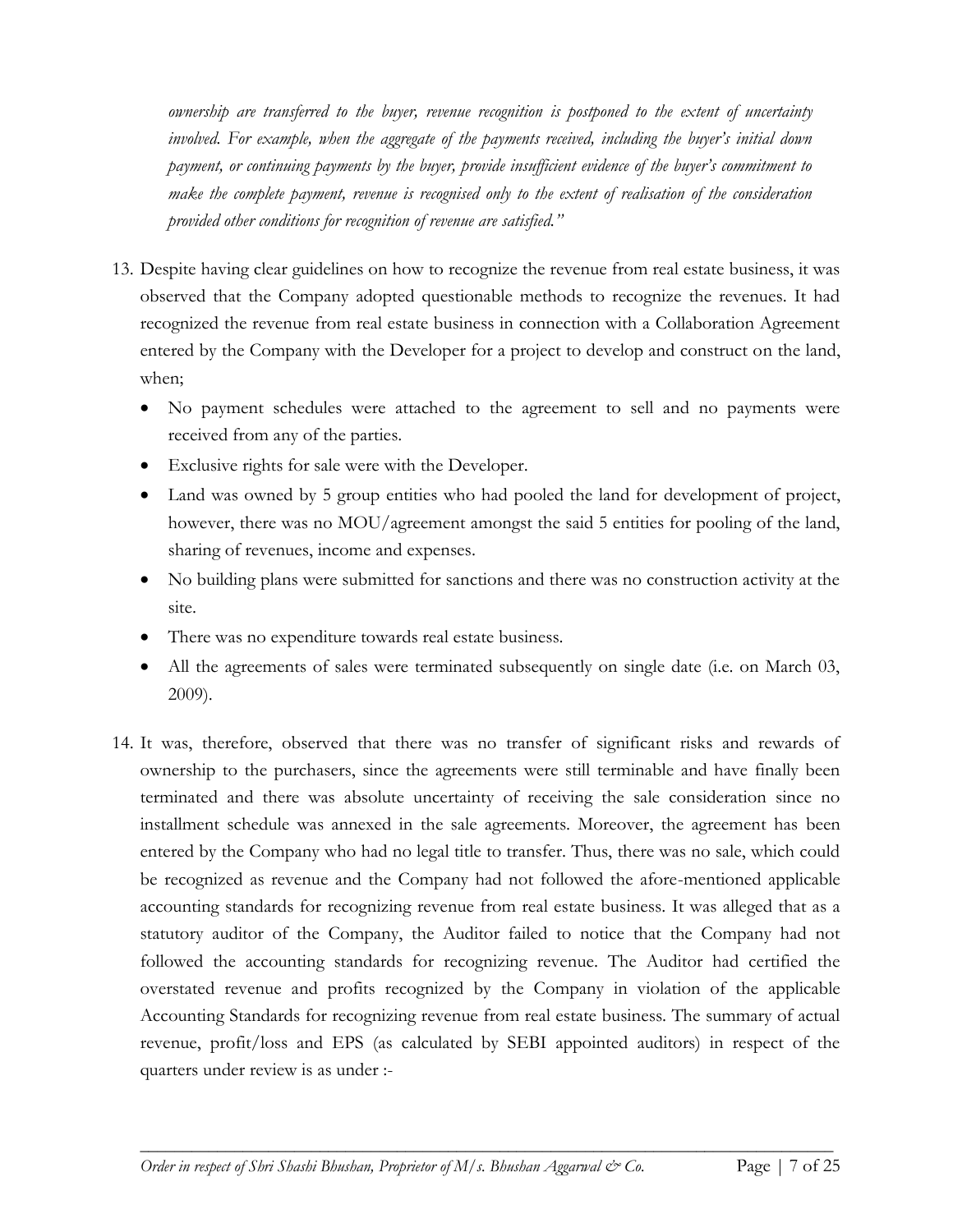|              |            |                    |          | EPS (Rs.) |          |                |          |  |
|--------------|------------|--------------------|----------|-----------|----------|----------------|----------|--|
|              |            | <b>Rs. in Lacs</b> |          | Basic     |          | <b>Diluted</b> |          |  |
| SI.          | Quarter    | Revenue            | Profit / | Before    | After    | Before         | After    |  |
| No.          | ending     |                    | (Loss)   | extra-    | extra-   | extra-         | extra-   |  |
|              |            |                    |          | ordinary  | ordinary | ordinary       | ordinary |  |
|              |            |                    |          | item      | item     | item           | item     |  |
| $\mathbf{1}$ | 30/09/2006 | 19.52              | (50.76)  | (0.75)    | (0.75)   | (0.75)         | (0.75)   |  |
| 2            | 31/12/2006 | 11.05              | (59.46)  | (0.79)    | (0.79)   | (0.79)         | (0.79)   |  |
| 3            | 31/03/2007 | 187.23             | 55.03    | 0.82      | 0.82     | 0.82           | 0.82     |  |
| 4            | 30/06/2007 | 69.89              | (68.09)  | (0.74)    | (0.74)   | (0.74)         | (0.74)   |  |
| 5            | 30/09/2007 | 4.31               | (83.84)  | (0.91)    | (0.91)   | (0.91)         | (0.91)   |  |
| 6            | 31/12/2007 | 103.99             | (75.63)  | (0.82)    | (0.82)   | (0.82)         | (0.82)   |  |
| 7            | 31/03/2008 | 51.83              | (186.54) | (1.90)    | (1.68)   | (1.90)         | (1.68)   |  |
| 8            | 30/06/2008 | 30.23              | (101.51) | (0.88)    | (0.88)   | (0.78)         | (0.78)   |  |
| 9            | 30/09/2008 | 18.61              | (63.47)  | (0.55)    | (0.49)   | (0.55)         | (0.49)   |  |
| 10           | 31/12/2008 | 22.68              | (84.47)  | 7.27      | (6.52)   | (7.27)         | (6.52)   |  |

The comparison of revenue, profit/loss and EPS (Basic) reported by the Company vs. the actual as calculated by SEBI appointed auditors is given as follows:-

| SI.<br>No. | Quarter<br>ending | Revenue       |           | Profit / (Loss) |               | EPS(Basic) before<br>extra-ordinary item |             |  |
|------------|-------------------|---------------|-----------|-----------------|---------------|------------------------------------------|-------------|--|
|            |                   | (Rs. in Lacs) |           |                 | (Rs. in Lacs) | (Rs.)                                    |             |  |
|            |                   | As            | Actuals   | As              | Actuals       | As reported                              | Actuals (as |  |
|            |                   | reported      | (as       | reported        | (as           | by RPIL                                  | calculated  |  |
|            |                   | by RPIL       | calculate | by RPIL         | calculated    |                                          | by us)      |  |
|            |                   |               | d by us)  |                 | by us)        |                                          |             |  |
| 1          | 30/09/2006        | 19.52         | 19.52     | (50.76)         | (50.76)       | Not                                      | (0.75)      |  |
|            |                   |               |           |                 |               | Reported                                 |             |  |
| 2          | 31/12/2006        | 161.05        | 11.05     | 81.49           | (59.46)       | 1.21                                     | (0.79)      |  |
| 3          | 31/03/2007        | 937.23        | 187.23    | 733.56          | 55.03         | 10.87                                    | 0.82        |  |
| 4          | 30/06/2007        | 2019.89       | 69.89     | 370.66          | (68.09)       | 4.02                                     | (0.74)      |  |
| 5          | 30/09/2007        | 1904.31       | 4.31      | 343.66          | (83.84)       | 3.73                                     | (0.91)      |  |
| 6          | 31/12/2007        | 2803.99       | 103.99    | 475.32          | (75.63)       | 5.13                                     | (0.82)      |  |
| 7          | 31/03/2008        | 2025.83       | 51.83     | 75.48           | (186.54)      | 0.77                                     | (1.90)      |  |
| 8          | 30/06/2008        | 3327.23       | 30.23     | 418.73          | (101.51)      | 3.61                                     | (0.88)      |  |
| 9          | 30/09/2008        | 18.61         | 18.61     | (63.47)         | (63.47)       | (0.55)                                   | (0.55)      |  |
| 10         | 31/12/2008        | 424.68        | 22.68     | 3.37            | (84.47)       | 0.29                                     | (7.27)      |  |

15. In spite of the presence of unusual features in the accounts which *prima facie* gave reason to believe that the revenue recognized by the Company was not in order, the Auditor had willfully/fraudulently failed to take note of the same while certifying the accounts of the Company. The aforementioned commissions and omission by the Auditor *prima facie* indicated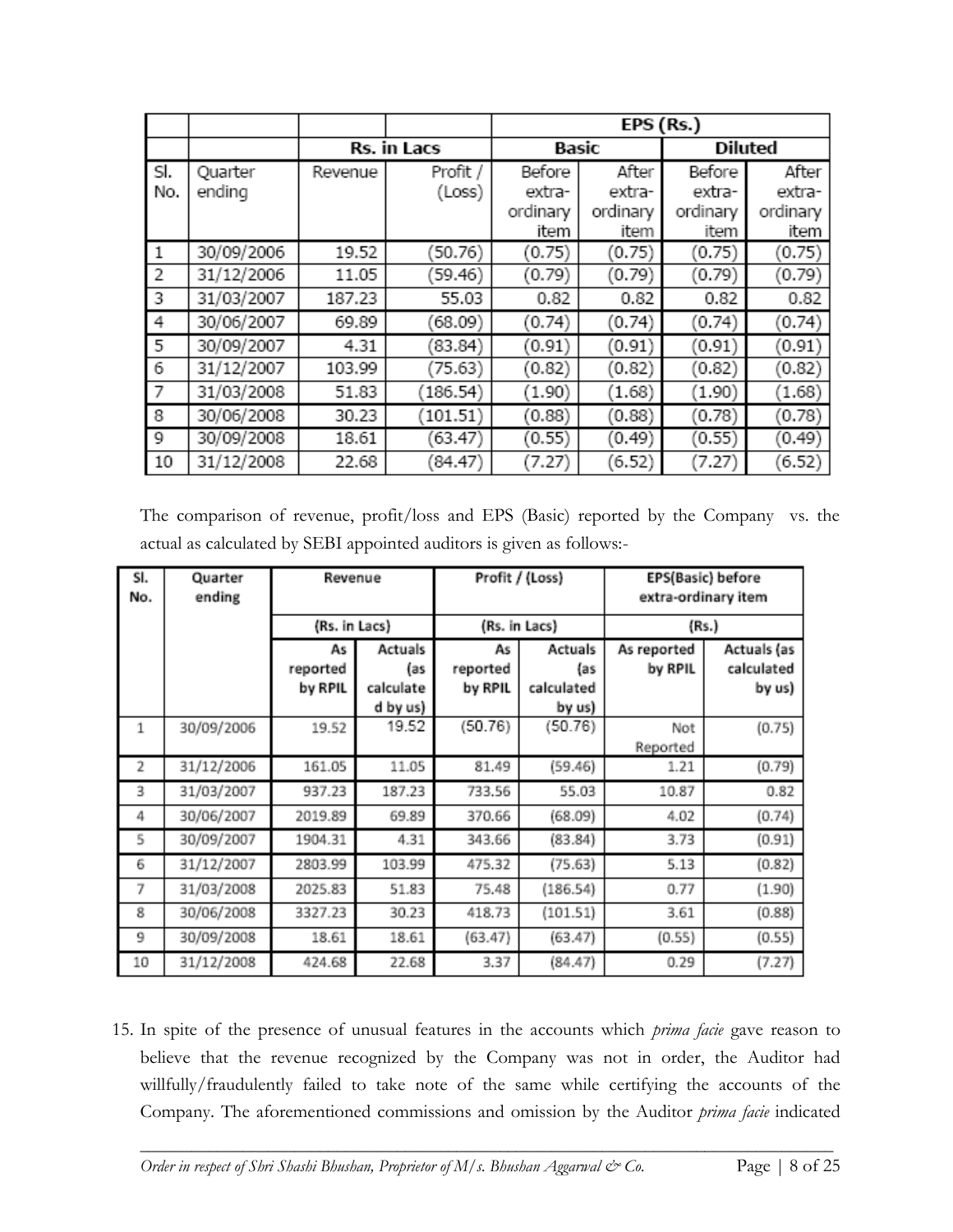the intention to benefit the Company in disseminating the false financial position and to defraud the investors by not giving the true and fair picture of the Company's financial position.

## **Fraudulent omission to disclose the change in the methodology of Recognition of Revenue**:-

- 16. The Auditor had further certified that the Company had recognized the revenue of  $\bar{\mathfrak{F}}$  900.00 lakh from real estate, being 22.5% of the sale consideration of  $\bar{\tau}$  4000.00 lakh, during the year 2006-07, in the last quarter March 31, 2007, considering the Company's share as per the collaboration agreement with the Developer. In subsequent periods the Auditor had failed to disclose that the Company had changed the methodology of income recognition since the entire sale consideration i.e.  $\bar{\mathbf{\zeta}}$  8534.00 lakh in 2007-08 and  $\bar{\mathbf{\zeta}}$ 3699 lakh in 2008-09 (up to December 31, 2008) was recognized as revenue.
- 17. The Auditor had also certified the expense under 'material consumed', 77.5% of the sale consideration, i.e., share of the Developers. Eventually, it increased the turnover and the expense amount. Therefore, it was observed that the Auditor had fraudulently omitted to disclose the change in methodology of recognition of revenue from real estate as followed in 2006-07, to a new methodology as followed in 2007-08 and 2008-09. The Auditor had reported neither this change nor its impact in the accounts for the financial year 2007-08 knowing that the Company's change in methodology of income recognition would show substantial increase in the turnover and expense amount as compared to previous period which would act as a device to lure gullible investors.

## **Fraudulent inclusion of Land as Fixed Assets**:

18. The said land in the annual financial statement for the year 2006-07, continued to appear as Fixed Assets and not as Stock in trade, although Revenue from Sale of Real Estate (Sale of Builtup Area) had been accounted in the books at  $\bar{\xi}$ 900.00 lakh. Although land was being sold and revenue recognized as if the land was stock in trade, still the land continued to be treated as fixed assets, until quarter ending on March 31, 2008. Therefore, the stock-in-trade was shown fraudulently as Fixed Assets, and the accounts to this extent did not give a true and fair view of the state of affairs of the Company. It is also a violation of the Accounting Standards-AS-2 (Valuation of Inventories) and AS-10 (Accounting for Fixed Assets). It is alleged that the Auditor had fraudulently omitted to take note of the same and had fraudulently certified the value of Fixed Assets when they had already become stock-in-trade.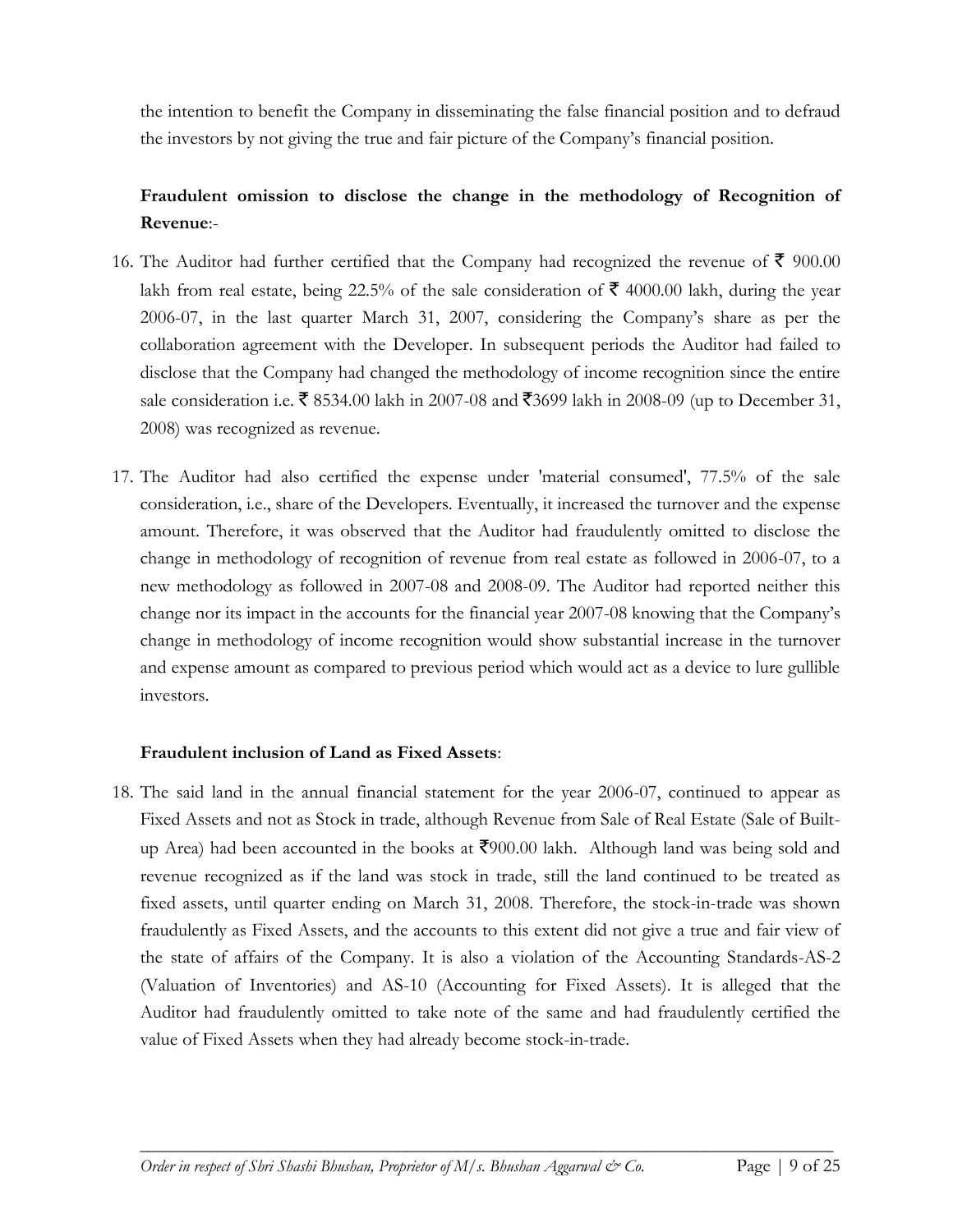## **Fraudulent Omission regarding Unsecured loan taken and repaid from related companies and directors:**

19. Unsecured loans taken from and repaid to related companies and directors have not been disclosed in the Related Party Disclosure as per Accounting Standard (AS) – 18. Even the interest paid on such loans had not been disclosed as per AS-18. Thus, there had been violation of AS-18. In the financial Year 2006-07, the unsecured loans during the year from the Company are as follows -

| Name of the Whether<br>concern   | Related | Opening<br><b>Balance</b> | Amounts<br>Taken                                                             | <b>Amounts</b><br>Repaid/A<br>diustments | Closing<br><b>Balance</b> | <b>Rate of Interest</b> |
|----------------------------------|---------|---------------------------|------------------------------------------------------------------------------|------------------------------------------|---------------------------|-------------------------|
|                                  |         |                           |                                                                              | (₹)                                      |                           |                         |
| Pentagon<br>Finance Ltd.         | Related | 3523787<br>(Dr.)          | 6023000                                                                      | 9012                                     | 2490201                   | Interest Free           |
| Ritesh<br>Spinning Mills<br>Ltd. | Related | 33015278                  | 126399272<br><i>(including)</i><br>₹<br>interest of<br>788996 net of<br>TDS) | 31006272                                 | 128408278                 | $12\%$                  |

- 20. The aforesaid loans had been received without any written agreement. The Company had paid interest to Ritesh Spinning Mills Ltd. of  $\bar{\mathfrak{F}}$  1017272, TDS was deducted at  $\bar{\mathfrak{F}}$  228276/-. The interest paid has not been disclosed in the Related Party Disclosure.
- 21. In financial Year 2006-07, the unsecured loans during the year from directors, as per Tax Audit Report, are as follows:-

| Name<br>of<br>the<br>concern | Whether<br>Related | Opening<br><b>Balance</b> | Amounts<br>Taken | Amounts<br>Repaid | Closing<br><b>Balance</b> | Rate of<br>Interest | Comments                                                                                                                                                  |
|------------------------------|--------------------|---------------------------|------------------|-------------------|---------------------------|---------------------|-----------------------------------------------------------------------------------------------------------------------------------------------------------|
|                              |                    |                           |                  | (2                |                           |                     |                                                                                                                                                           |
| Shri<br>Pran<br>Arora        | <b>Yes</b>         | Nil                       | 10971600         | 10971600          | Nil                       | Interest<br>Free    | During<br>the<br>vear<br>various transactions of<br>loans<br>receives<br>$\&$<br>repaid (cheques)                                                         |
| Shri<br>Rajeev<br>Arora      | Yes                | Nil                       | 4424000          | 4424000           | Nil                       | Interest<br>Free    | of<br>Loan<br>Amount<br>taken<br>₹4000000(27.12.2006)<br>Repaid<br>in<br>two<br>installments.<br>Further<br>later<br>paid,<br>amount<br>cheques received. |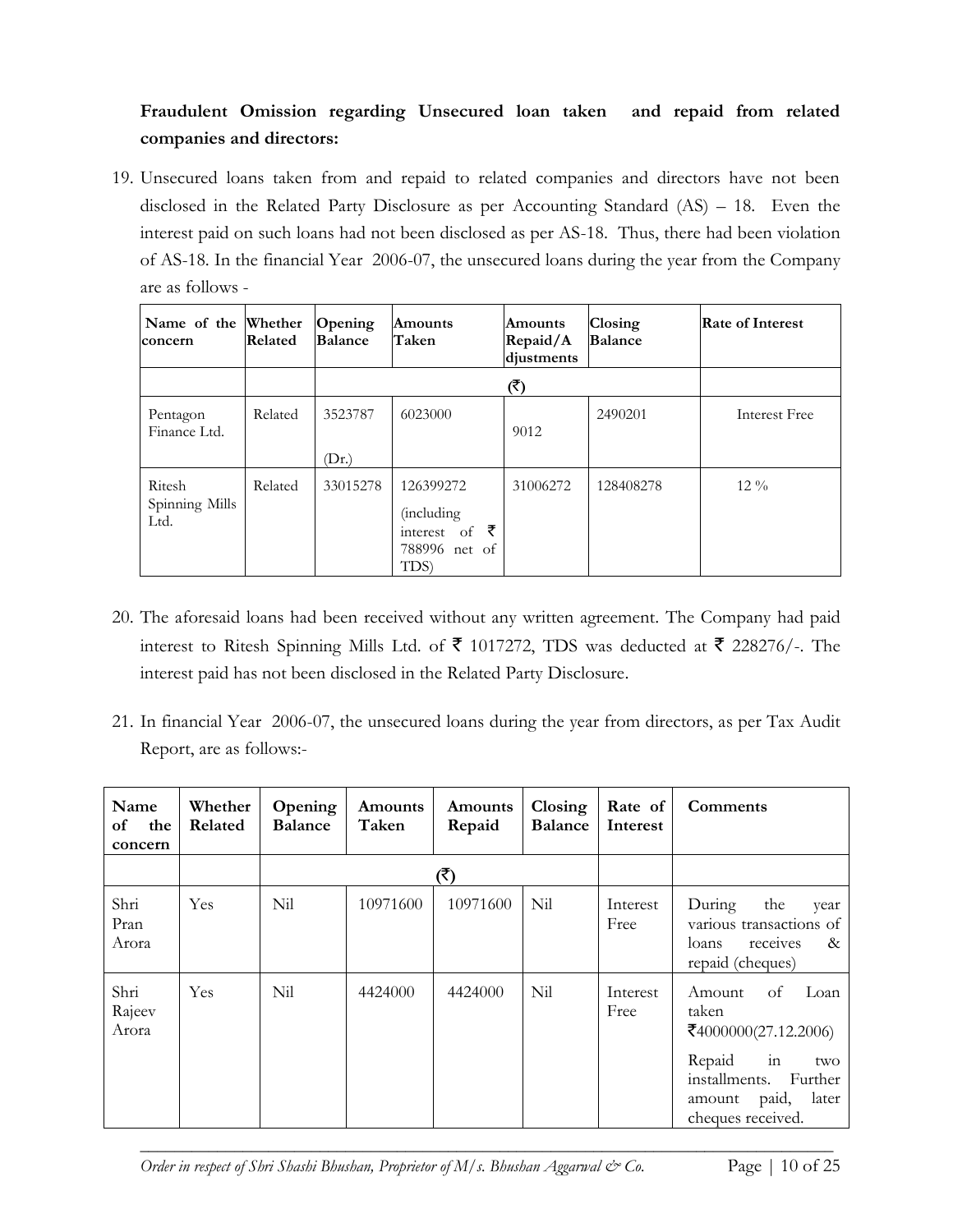- 22. No interest had been charged on the debit balances of directors. In the year 2007-08, an amount of  $\bar{\mathcal{R}}$  82000/- payable to Shri Sanjeev Arora, Managing Director of the Company as on March 31, 2008, had been reduced from the loans and advances in the asset side of the Balance Sheet, and thus the loan from directors as well as loans and advances were understated by the said amount. The account of Shri Sanjeev Arora, Managing Director, was in debit from April 30, 2007 to May 22, 2007. The maximum balance due was  $\bar{\mathcal{F}}$  4420925/-. It was again in debit from August 17, 2007 to March 18, 2008 and the maximum debit balance during this period was `1518000/-. Further, the account of Shri Pran Arora, Chairman and Promoter of the Company, remained in debit from April 07, 2007 to May 08, 2007 and the maximum debit balance during the period was  $\text{\textsterling}147380/$ -. It was again in debit from December 31, 2007 to January 29, 2008 and the amount of debit was  $\bar{\mathbf{\tau}}$  50000/-. The aforesaid the interest free loans to the directors had not been disclosed as "Related Party Transactions" as required under AS-18.
- 23. Therefore, it was observed that knowing very well that what was being certified was not true and fair report of the Company, the Auditor had certified its Annual Reports, suppressing Related Party Transactions and showing inflated and false financial position of the Company only to defraud the general investors.
- 24. Further, as per Paragraph 7 of the Annexure to the Audit Report for the Financial Years 2006- 07 and 2007-08, the Auditor had stated that the Company had an adequate Internal Audit System commensurate with its size and the nature of business. However, the Company had not provided any report of Internal Audit of any period to the SEBI appointed auditors during examination and had claimed that the report was not available with it. Therefore, it is alleged that the Auditor had wrongly stated that the Company had an adequate Internal Audit System commensurate with its size and the nature of its business.

## **Other discrepancies in the Accounting Policies adopted by the Company which were fraudulently certified by the Auditor.**

- 25. Several other discrepancies were pointed out, that are listed as under:
	- a) The Company had not converted liability and assets in foreign currency at the year/quarter end as required under Accounting Standard-11 dealing with the "Effects of Changes in Foreign Currency Rates" and to that extent the assets and liabilities were incorrectly stated, as well as the Profit and Loss account was also affected by the amount of consequent difference in exchange(rate).
	- b) The Accounting Standard -15 "Employees Benefits" provides for actuarial valuation for benefits of Gratuity and Leave encashment. However, it was observed that there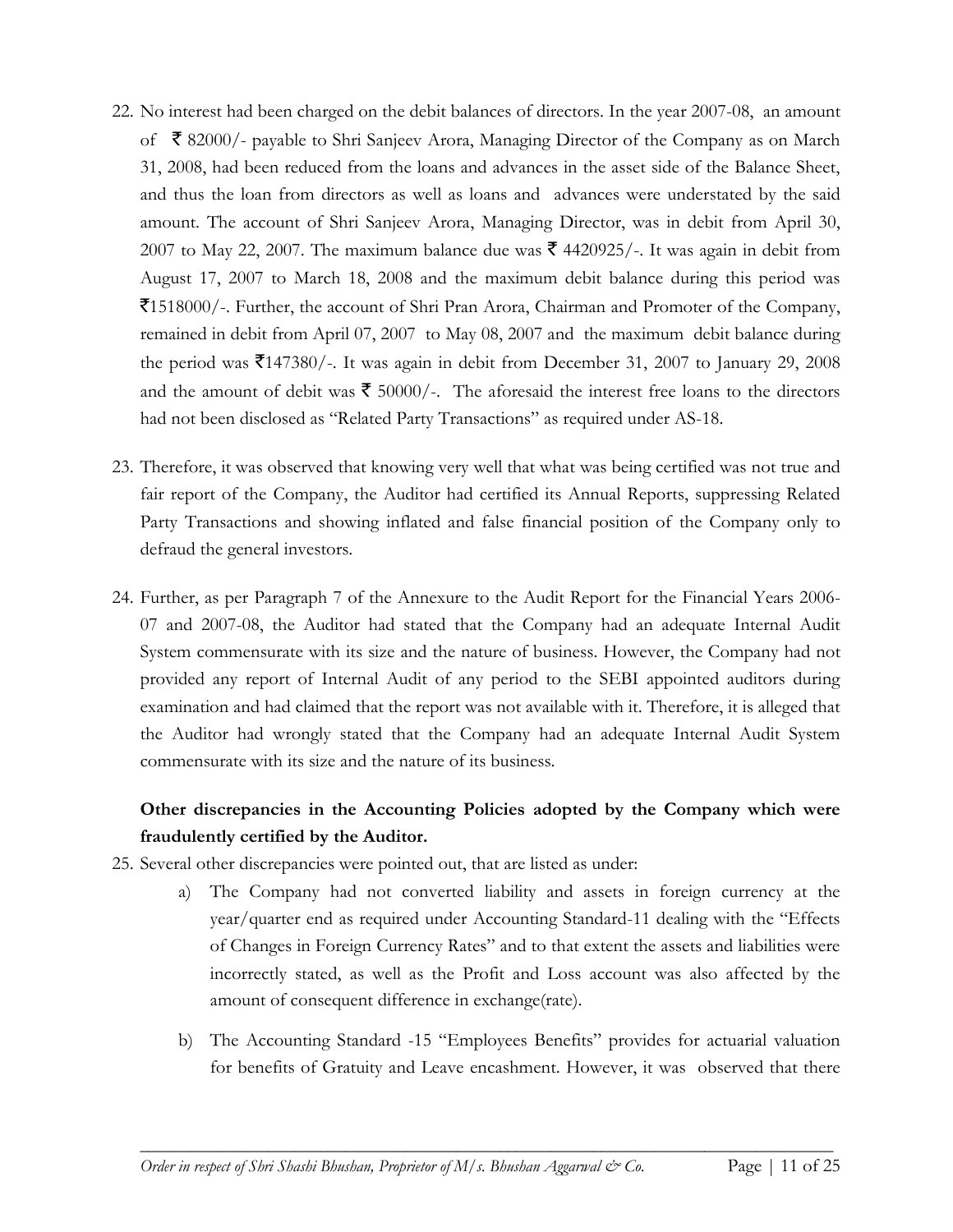was no accounting policy on leave encashment and the Company was not accounting for any leave due to the employees at the year end and quarterly results.

- c) There was no declared policy for identification of Bad and Doubtful Debtors.
- d) The Company had recognized the interest on loans and advances on receipt basis and no disclosure of the same has been given in the annual accounts.

# **Details of the Quarterly Results audited by the Auditor and Published by the Company as per Requirements of Clause 41 of the Listing Agreement and the Revenue Reported in the Quarters Audited.**

| <b>Serial</b><br>No. | <b>Quarter</b>    | of<br><u>Date</u><br>signing | of<br>Date<br>Publication | Revenue<br><b>Reported</b><br>(Rs.<br>in<br>lakh) | Name of the<br>newspaper                   |
|----------------------|-------------------|------------------------------|---------------------------|---------------------------------------------------|--------------------------------------------|
| $\mathbf{1}$         | March<br>2007     | 27.06.2007                   | 29.06.2007                | 937.23                                            | <b>Business</b><br>Standard,<br>Chandigarh |
| 2.                   | March<br>2008     | 30.06.2008                   | 02.07.2008                | 2025.83                                           | The<br>Economic<br>Times,<br>Chandigarh    |
| 3.                   | June 2008         | 31.08.2008                   | 02.09.2008                | 3327.23                                           | The<br>Economic<br>Times,<br>Chandigarh    |
| 4.                   | September<br>2008 | 29.11.2008                   | 01.12.2008                | 18.61                                             | <b>Business</b><br>Standard,<br>Chandigarh |

26. Compliance status of clause 41 of the Listing Agreement was noted as under:

27. The above acts and omission *prima facie* gave reason for believing that the accounts of the Company were not true and fair and have been made with an intention to benefit the Company and its promoters/directors in their alleged manipulation of price in the scrip of the Company and the alleged manipulation of disclosures so that it may be relied upon by the investors. It was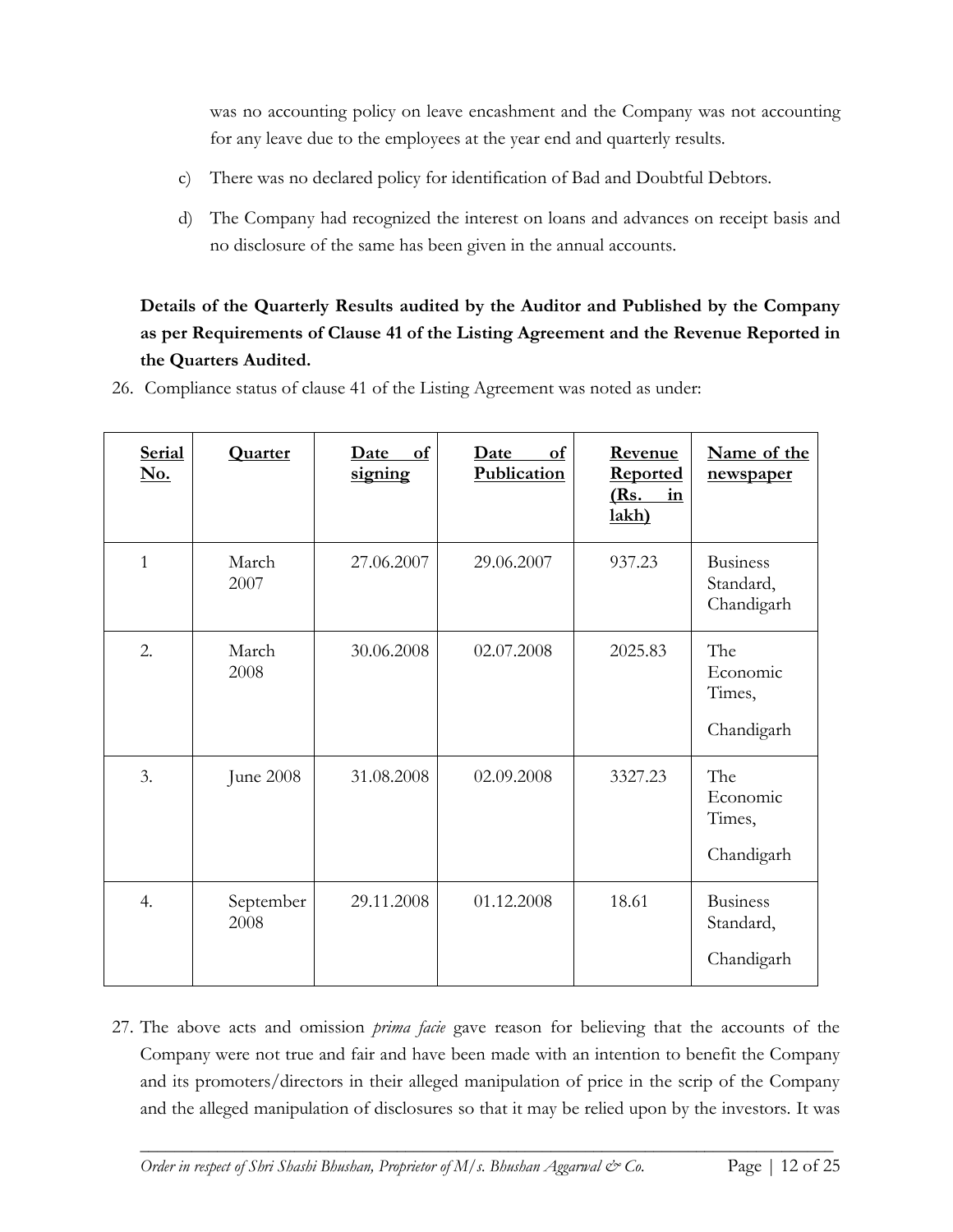noted that knowing fully that the Company had not followed the correct accounting procedures and practices, and had violated the applicable accounting standards and had committed other improprieties in accounting to publish inflated figures in the revenue recognized from real estate, the Auditor had falsely certified misleading Annual Accounts of the Company, containing distorted information, which the Auditor did not believe to be true and knowing that the same would be published, the Auditor had caused the Company to publish untrue Annual Reports, thereby employing the false Annual Reports as a device to defraud the investors while they deal in the securities of the Company.

- 28. In view of the above, SEBI issued two show cause notices (SCNs) both dated November 19, 2012, on the same set of facts and circumstances to the Auditors , *viz*;- M/s. Bhushan Aggarwal & Co and its Proprietor - Shri Bhushan Shashi alleging *inter alia* the violation of the provisions of regulations 3(b), (c), (d), 4(1), 4(2) (e), (k) and (r) of the Securities and Exchange Board of India (Prohibition of Fraudulent and Unfair Trade Practices relating to the Securities Market) Regulations, 2003 read with section 12A(a), (b), (c) of Securities and Exchange Board of India Act, 1992 by them. The response to the SCNs was filed vide letter dated January 21, 2013. The opportunities of hearing pursuant to the SCNs were granted on June 19, 2013 and October 15, 2013. The hearing in the matter was concluded on May 15, 2015, wherein the authorized representative of the Auditor, along with proprietor, Shri Bhushan Shashi (Shri Shashi Bhushan as per records submitted by the Auditor) appeared and made submissions. Thereafter, on May 28, 2015, a consolidated Written Submission was filed. The submissions made by the Noticees are, *inter alia* as under:
	- (i) The land admeasuring 40 acres was allotted by the Government of Punjab to Ritesh Industries in 1994. The money was paid to the Government of Punjab by Ritesh Industries Limited and the allotment letter dated April 22, 1994 was issued in the name of Ritesh Industries. Subsequently, for carrying on the different projects, the said land was segregated in favour of group companies of Ritesh Industries vide letter dated January 31, 1995 issued by the Government of Punjab.
	- (ii) Thereafter, the four of related entities entered into a collaboration agreement dated May 31, 2006, wherein Ritesh Industries was made a Lead Party for effectuating joint and collective development of their land as a Mega Project. As per the collaboration agreement the parties had agreed that Ritesh Industries shall keep the sale price with it and net profit would be shared amongst them on completion of the project. As no income had accrued from sale and sale proceeds were not intended to be shared with other parties of the collaboration agreement before completion of the project, the entire amount of the receipt was recognised in the books of the Company on accrual basis.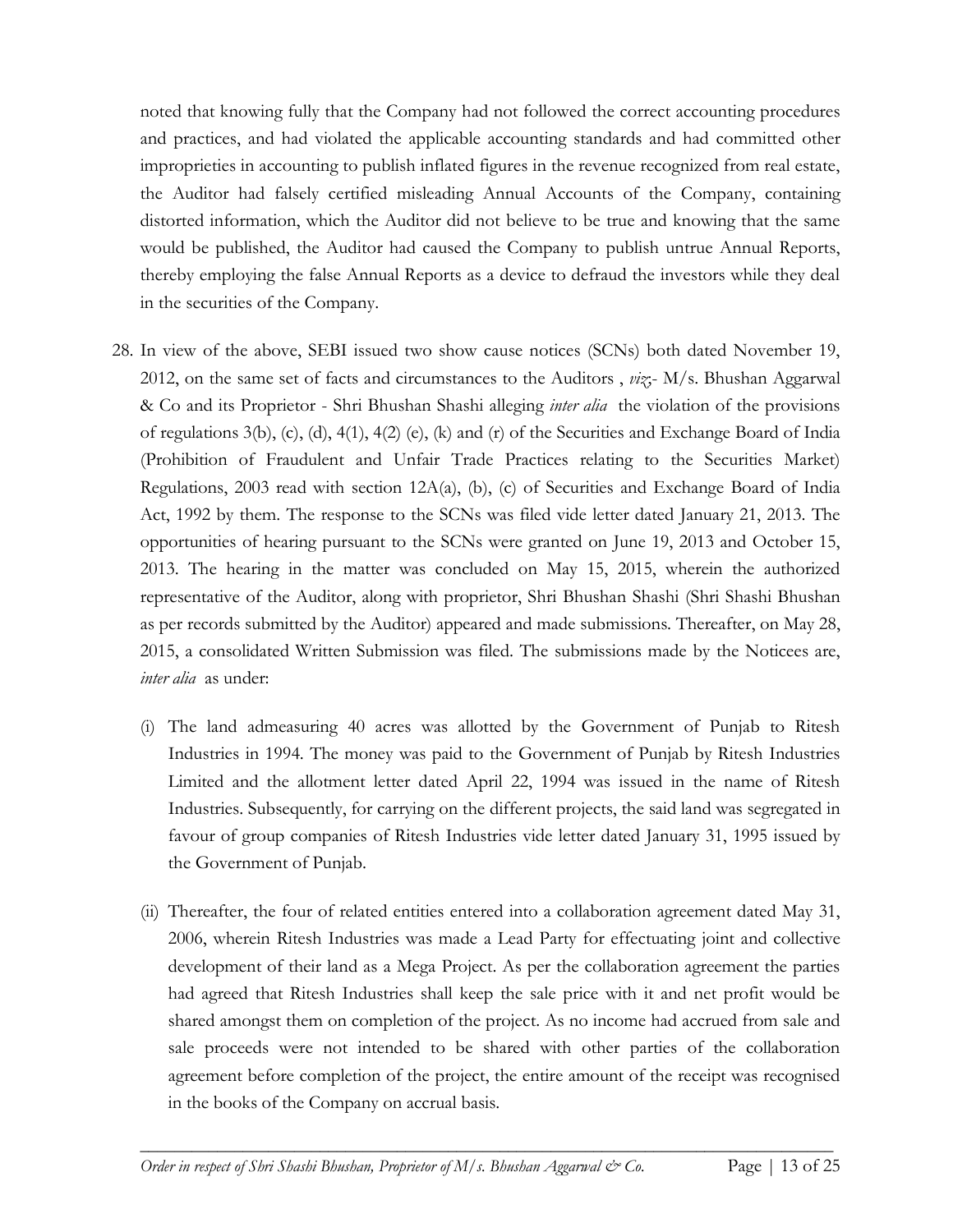- (iii) Since, no payment was to be made by the Company to other related entities at that stage and there was no such liability which was to be reflected in the books /financial statements, hence, there was no overstatement or fraudulent representation to any party whatsoever. Further, the Collaboration Agreement stipulated that the said associated entities would not contribute any fund for the development of the proposed project and all the expenses of whatsoever nature will be incurred by the Company.
- (iv) The fact of pending litigation with respect to the enhanced compensation for the land, being demanded by the Government of Punjab was disclosed in the Annual Report of 2006-2007. Further, if any payment has to be made by the Company, the same shall be accounted for on cash basis. That amounts to adequate disclosure and no further information was required to be disclosed.
- (v) Ansal Township and Projects Ltd., who had paid the security deposit was merged with Ansal API, vide order dated 31.08.2006 passed by Hon'ble High Court of Delhi. Hence, the security deposit was credited in the account of Ansal API. While transferring the said amount from one account to another (on account of merger of Ansal Township and Projects Ltd. with Ansal API), the accounts department of the Company mistook the receipt as sale consideration from Estate Investment Solutions, one of the buyers of built up space from the Company with whom agreement to sell was entered into, an apparent error that led to offsetting the money received with another receivable account. The said error was subsequently regularized. Such an error could not be attributed to a fraudulent act on the part of the Auditor.
- (vi) The Guidance Note issued by the Institute of the Chartered Accountants of India ("ICAI") pertains to a real estate developer, and as per the Collaboration Agreement, the Company is not the Developer but the owner of the land. Hence, the Company has not violated any law or overstated its turnover by recognizing the revenue on an accrual basis in its books of accounts, even in the absence of actual receipt of sale proceeds.
- (vii)There had been ambiguities about the accounting method, as neither the principles of Accounting Standard-7 nor Accounting Standard-9 issued by ICAI squarely cover the matter. There was a transfer of risks and rewards under the agreement to sell as the parties had agreed for transfer of the property under the said agreement. The agreement to sell may have the effect of transferring all significant risks and rewards of ownership to the buyer even though legal title is not transferred or the possession is not given to the buyer. The observation that there was no transfer of significant risks and rewards to the purchasers cannot be accepted as it is a matter of professional judgment in the circumstances of the case.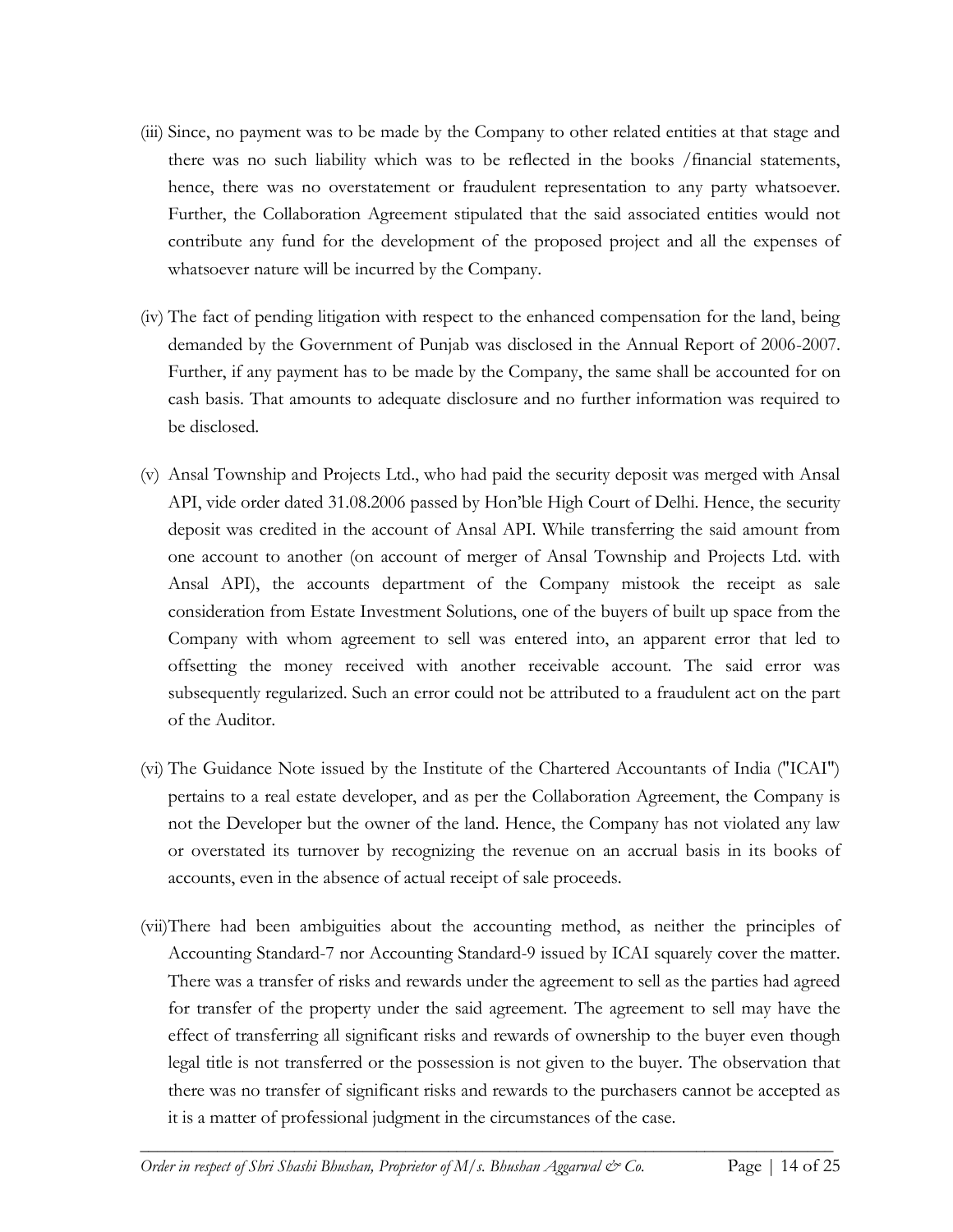- (viii)Although there was a change in the methodology of accounting for the financial years 2007- 2008 and 2008-2009, whereby the entire revenue was accounted for as income of the Company and 77.5% of the same (which was the share of the Developer) was shown as expenses, it was done pursuant to an expert opinion in this matter. The change in the method of presentation did not affect the true and fair view of the state of affairs of the business or the profit and loss accounts of the Company.
- (ix) In a case where land is used for development of property by a developer, the ultimate transfer of title happens only at the end of the development and, therefore, there are divergent practices in the real estate industry about the treatment of land in the accounts. There are opinions that the land needs to be reflected as 'stock in trade'. There are also opinions that land being capital asset shall remain in fixed assets or as investment property. Because of absence of clarity, the Company decided to treat it as fixed assets in 2006-07. Further, it is wrong to allege that the land was not recognized as stock-in-trade till the quarter ending 31.03.2008. In fact, the land was transferred as "stock-in-trade" in the Financial Year 2007-08. The said fact has also been disclosed in Annexure "E" of the Annual Report for the said FY 2007-08.
- (x) Despite the decision taken by the Company to revise the financial statements for the financial years 2006-2007 and 2007-2008 in view of the termination of the agreement to sell on March 3, 2009, the Auditor followed the view of the ICAI which stated that no such revision was allowed and the Auditor was bound to qualify the Auditor Report. Therefore, the Auditor gave qualification in the revised Annual Reports. Further, the Company had made a corporate announcement on 21.10.2009 stating that its Board of Directors at its meeting held on September 30, 2009, had adopted the revised financial statements for the financial years 2006- 07 and 2007-08 pursuant to General Circular No. 17/75/2002-CL.V issued by Government of India, Ministry of Finance and Company Affairs, Department of Company Affairs dated January 13, 2003.
- (xi) The Company had shown the transactions which affect its profit and loss and amounts due and payable from related parties. Any shareholder or investor would be interested in knowing the outstanding amounts (i.e. recoverable amounts / payable amounts) at the year end. Further, any disclosure by the Auditor will be necessary only if there is any departure from the standard and in the instant case, there had not been any departure from accounting policies and interests of the shareholders / investors is not affected in any manner as all necessary disclosures affecting the profit / loss of the annual account were duly reflected.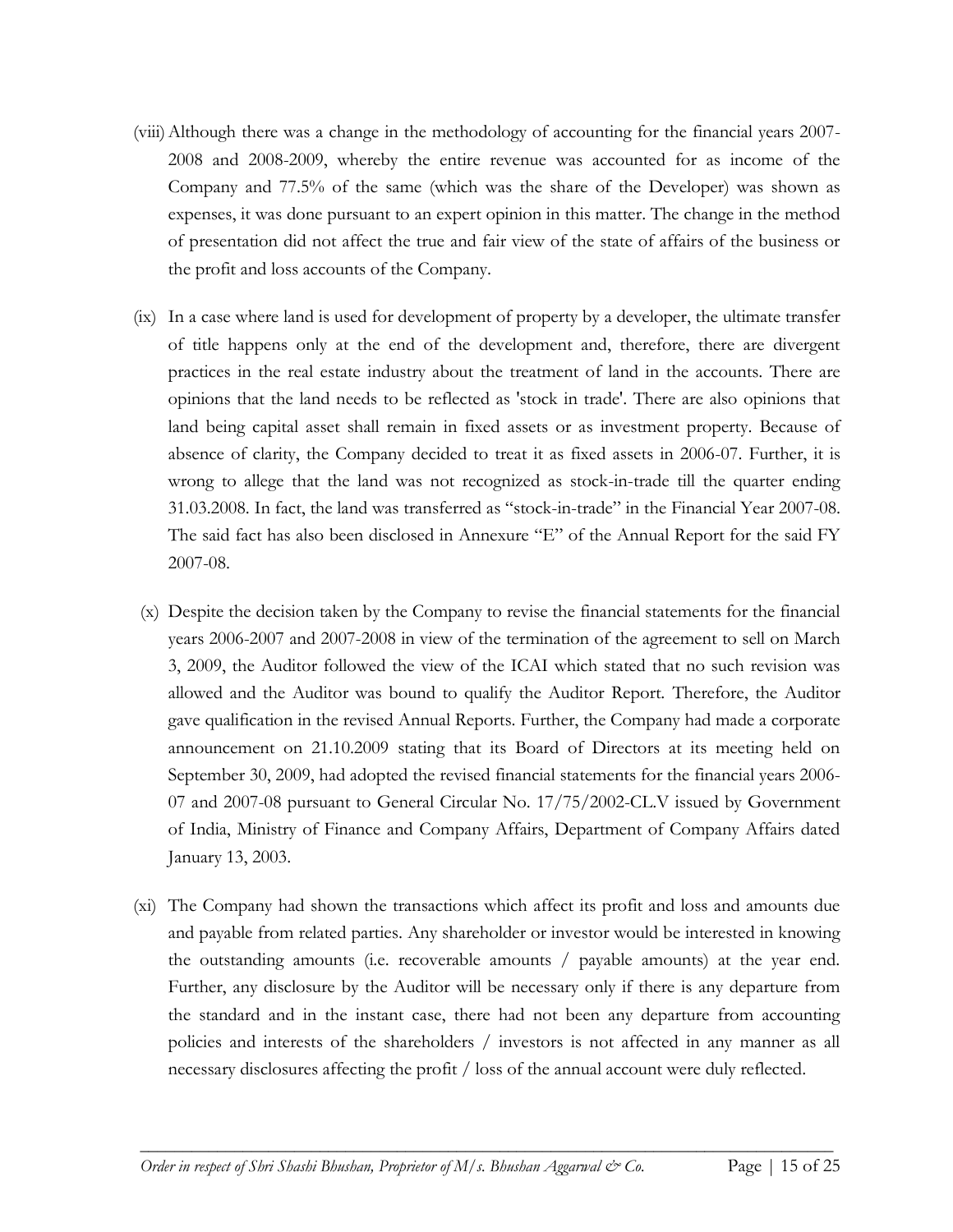- (xii) As regards the observation for debit balances in the accounts of Shri Sanjeev Arora and Shri Pran Arora, the same remained for a couple of months only and the accounts were regularized subsequently. That being the intent of law, the Auditor was not required to adversely report on such temporary advances that were already repaid as of Balance Sheet date. The interest in respect of the related party transaction was disclosed in the financial statements. However, it was mere unintended clerical omission of amount in the annual reports.
- (xiii) There was an internal system for internal audit, which in the opinion of the Auditor was sufficient in accordance with the Company's business. The Auditor had been privy to those reports. Although they were not voluminous, they did not carry any adverse view on internal controls. This was the basis of the opinion of the Auditor.
- (xiv)In respect of foreign exchange, it has been submitted that during 2006-2007, the dealings in the foreign exchange if looked at against the total income booked by the Company during the respective financial year, is not material and amounts to 0.08%. Therefore, the same was not qualified in the audit report. During the year, the total transactions in foreign exchange were US \$47,418. If the same is re-stated as per exchange rate prevalent on March 31, 2007, the net effect of the same was  $\bar{\mathbf{\tau}}$  58,000 (approx.) which is 0.01% of the net profit of the Company in that financial year.
- (xv) It was submitted that the Company does not accumulate benefits above one year, thus there is no vesting of leaves up to the retirement of the employee. At the end of the year, the leaves not taken by the employee are lapsed and are not even entitled to get compensation. Thus it wasn't necessary for the Company to value the employee benefits. AS -15 is not applicable and there is no liability since there is no provision for encashment of leave and no carryforward of the leave beyond a financial year. Hence, the allegation is misconceived.
- (xvi)The Company had not identified any debtor for bad debts. All the debts are recoverable and receivable. The company had justified the policy adopted for recognition of the bad debts. The Company had provided the Auditor with a statement of debtors with comments about recoverability based on which, the Auditor had concurred with the Company's views.
- 29. I have carefully considered the SCNs issued, their oral and written submissions made in the present proceedings. In this case, it is noted that two SCNs were issued to M/s. Bhushan Aggarwal & Co and its Proprietor - Shri Bhushan Shashi, independently and separately on same set of facts as mentioned hereinabove alleging violations of same provisions of the SEBI Act and PFUTP Regulations by the proprietary concern and its proprietor independently and separately. In this regard, it is relevant to mention that proprietary concern has no independent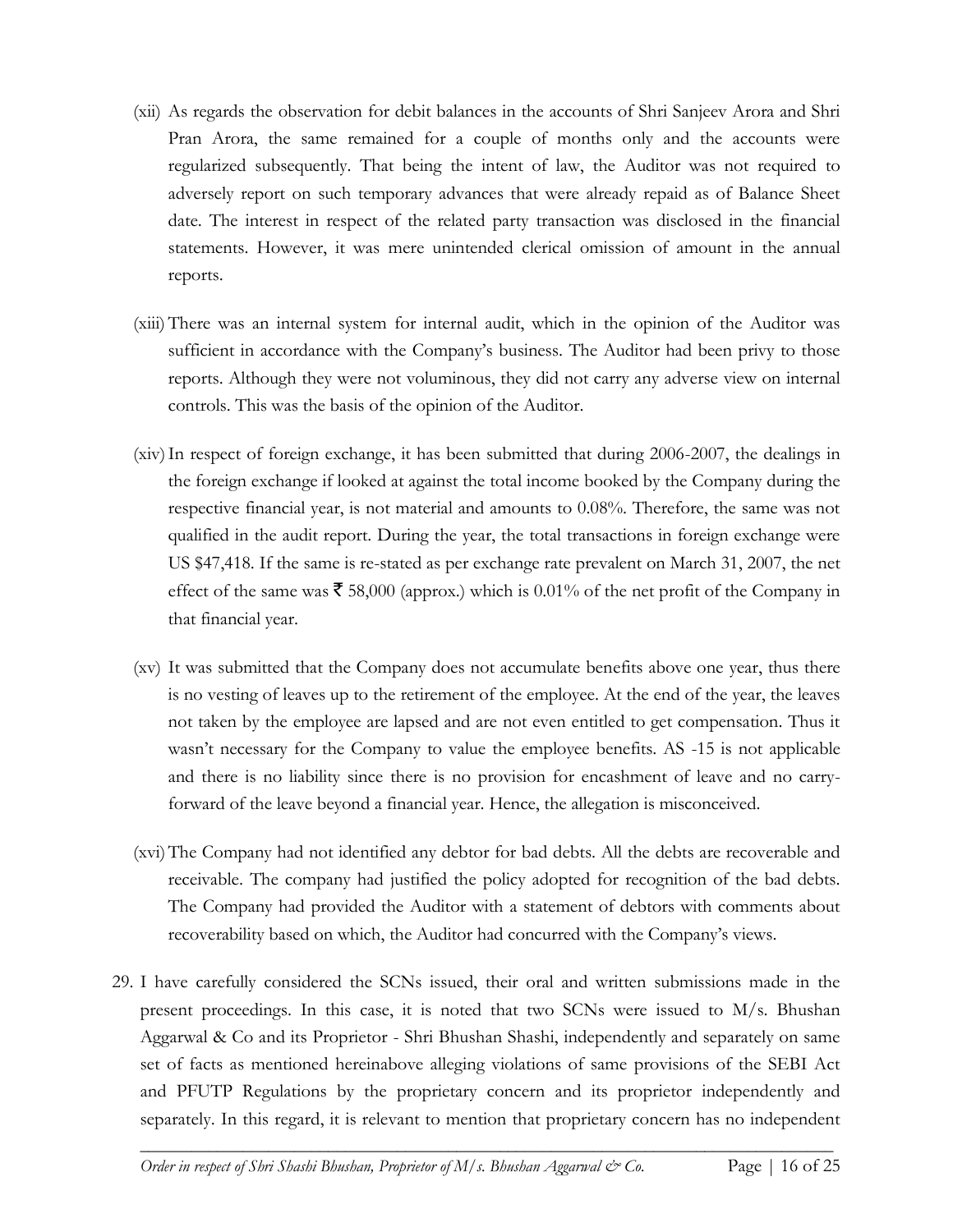legal identity from its proprietor and notice to the concern is also meant for the proprietor. It is further noted that the SCN to the proprietor of M/s. Bhushan Aggarwal & Co. has been issued under the name "Shri Bhushan Shashi'. However, from the records submitted by him in these proceedings, it is noted that his name is "Shri Shashi Bhushan". I, therefore, for the purposes of this order, treat both SCNs as one and same against Shri Shashi Bhushan, Proprietor of M/s. Bhushan Aggarwal & Co. (hereinafter referred to as 'the Noticee'/' the Auditor'). In the instant proceedings, the hearing concluded on May 15, 2015 and order was reserved. The Noticee filed written submissions in the matter on May 28, 2015 It is relevant to mention that separate proceedings were initiated against the Noticee and Ritesh Properties and its directors. Since, facts and circumstances of the instant proceedings were also part of basis of charges and allegations against Ritesh Properties and its directors, it was deemed appropriate to decide both proceedings after hearing all concerned parties in both the proceedings. Now that the proceedings against Ritesh Properties and its directors have been concluded vide order dated January 13, 2016, I proceed to decide this case by this order. I am of the view that the Noticee has been afforded reasonable opportunity of hearing and filing of replies. He has availed them and has made oral as well as oral and written submissions/replies as such no prejudice will be caused if these proceedings are disposed of taking into account the SCNs, replies /submissions of the Noticees at this stage. In this regard , I rely upon the judgments of Hon'ble Supreme Court in *Ram Bali vs State of Uttar Pradesh* (2004) 10 SCC 589 and *Telstar Travels (P) Ltd. v. Enforcement Directorate,* (2013) 9 SCC 549.

30. Before dealing with the allegations against the Noticee herein, I deem it necessary to refer to relevant provisions of the SEBI Act and PFUTP Regulations charged in the SCNs. These provisions are reproduced hereunder:-

## **SEBI Act**

## *"Prohibition of manipulative and deceptive devices, insider trading and substantial acquisition of securities or control.*

*12A. No person shall directly or indirectly –*

- *(a) use or employ, in connection with the issue, purchase or sale of any securities listed or proposed to be listed on a recognized stock exchange, any manipulative or deceptive device or contrivance in contravention of the provisions of this Act or the rules or the regulations made thereunder;*
- *(b) employ any device, scheme or artifice to defraud in connection with issue or dealing in securities which are listed or proposed to be listed on a recognised stock exchange;*
- (c) *engage in any act, practice, course of business which operates or would operate as fraud or deceit upon any person, in connection with the issue, dealing in securities which are listed or proposed to be listed on a recognised stock exchange, in contravention of the provisions of this Act or the rules or the regulations made there under;*"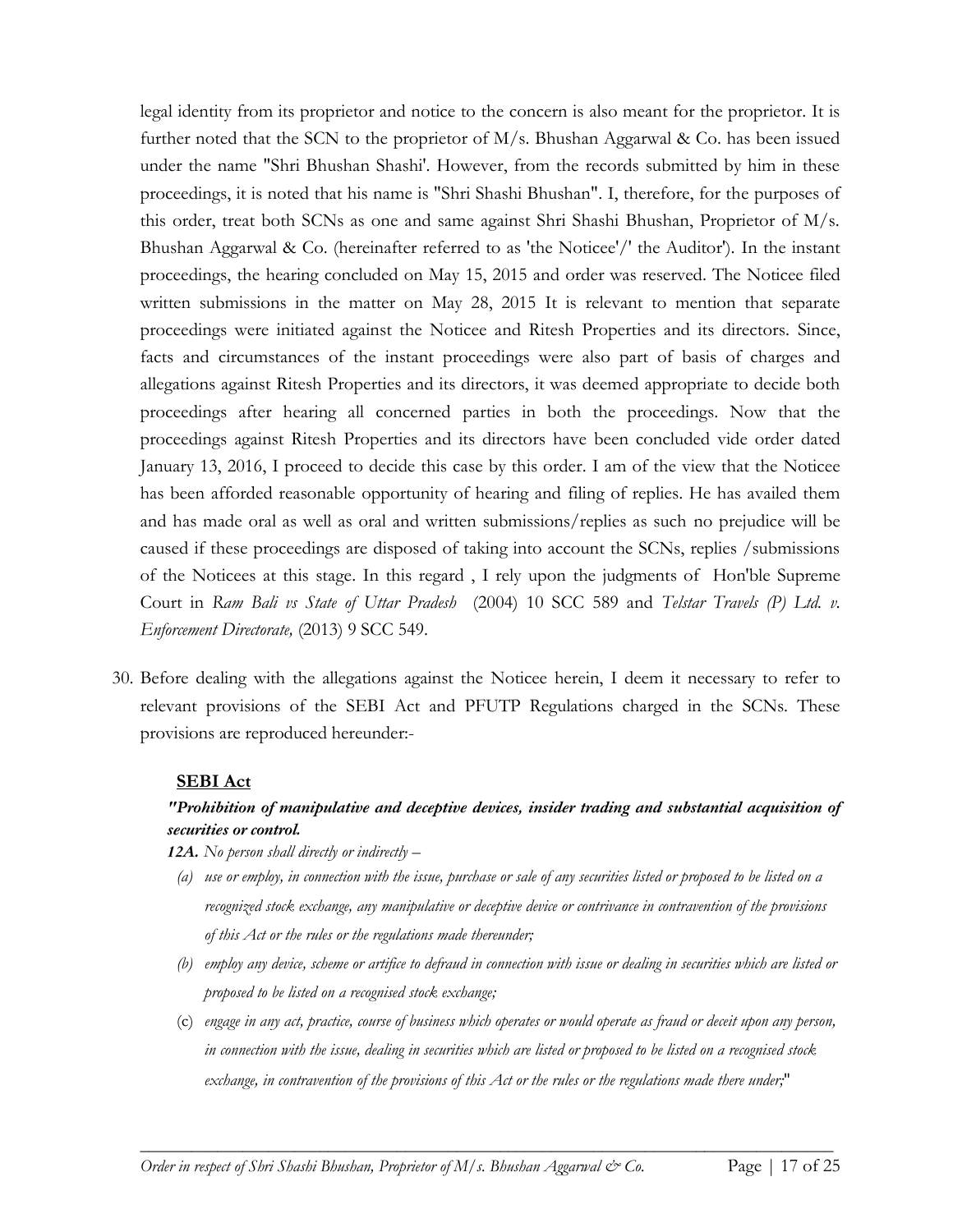## *Regulation 3: Prohibition of certain dealings in securities*

*No person shall directly or indirectly-*

- *(a) .....................................................;*
- *(b) use or employ, in connection with issue, purchase or sale of any security listed or proposed to be listed in a recognized stock exchange, any manipulative or deceptive device or contrivance in contravention of the provisions of the Act or the rules or the regulations made there under;*
- *(c) employ any device, scheme or artifice to defraud in connection with dealing in or issue of securities which are listed or proposed to be listed on a recognized stock exchange;*
- *(d) engage in any act, practice, course of business which operates or would operate as fraud or deceit upon any person in connection with any dealing in or issue of securities which are listed or proposed to be listed on a recognized stock exchange in contravention of the provisions of the Act or the rules and the regulations made thereunder.*

## *Regulation 4: Prohibition of manipulative, fraudulent and unfair trade practices*

- *(1) Without prejudice to the provisions of regulation 3, no person shall indulge in a fraudulent or an unfair trade practice in securities.*
- *(2) Dealing in securities shall be deemed to be a fraudulent or an unfair trade practice if it involves fraud and may include all or any of the following, namely:*

*(e) any act or omission amounting to manipulation of the price of a security;*

*(k) an advertisement that is misleading or that contains information in a distorted manner and which may influence the decision of the investors;*

*(r) planting false or misleading news which may induce sale or purchase of securities."* 

31. I note the Noticee has submitted a copy of the allotment letter dated April 22, 1994 issued in the name of Ritesh Industries indicating that land admeasuring 40 acres was allotted by the Government of Punjab to Ritesh Industries in 1994. Further, the Noticee has also submitted a copy of letter dated January 31, 1995 issued by the Government of Punjab indicating that the said land admeasuring 40 acres was segregated in favour of group companies of Ritesh Industries. However, I am of the view that from these evidences it cannot be established that the money / consideration for the said land was paid to the Government of Punjab only by Ritesh Industries Limited, as been contended by the Noticee, I therefore, reject the contention of the Noticee in this regard and find that the cost of acquiring the said land was borne by the respective entities namely Ritesh Properties, Oxford Processors, Ritesh Spinning Mills Ltd., Ritesh Impex Private Ltd. and H. B. Fibers Ltd.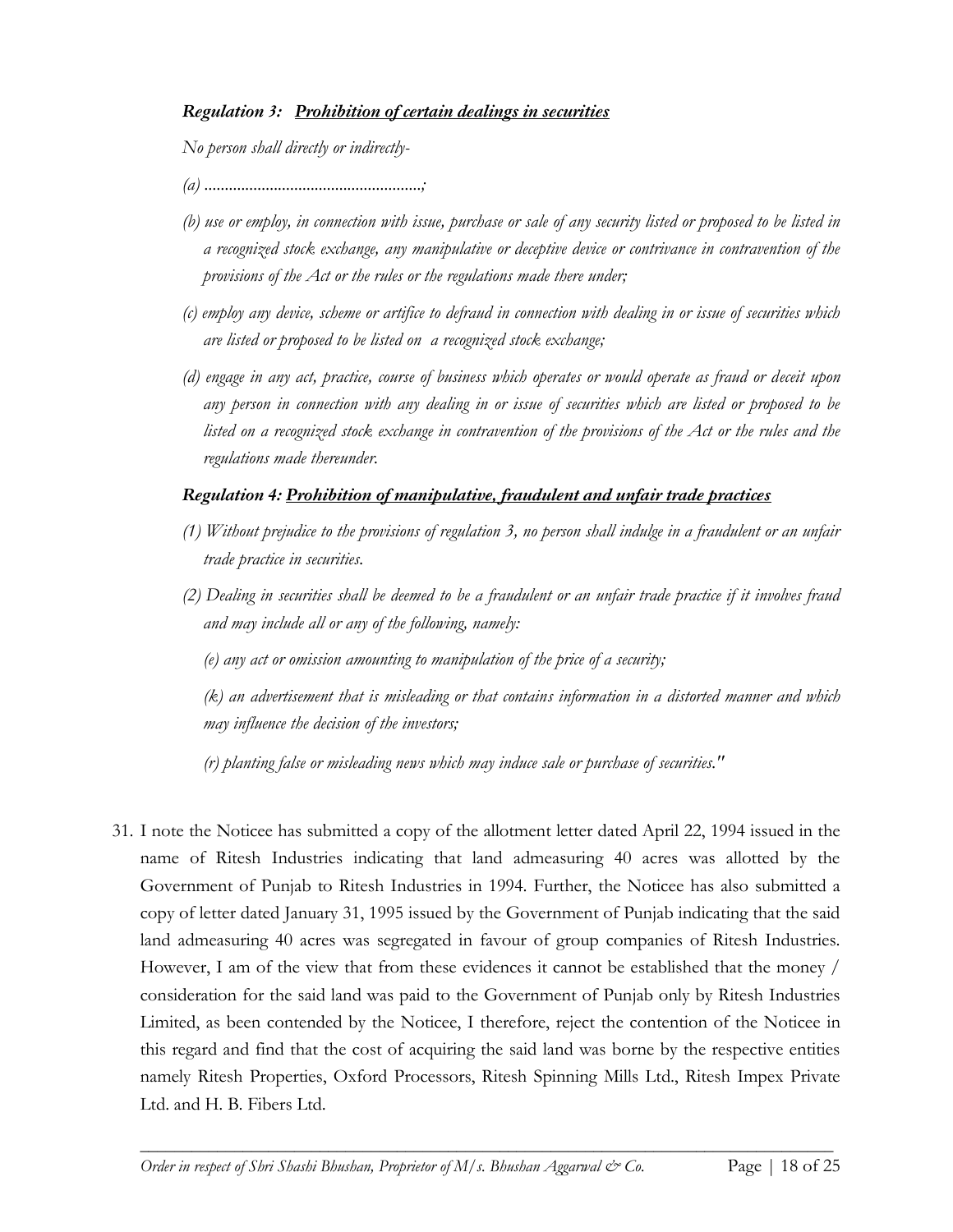- 32. It has been alleged that the Company had recognized the entire 22.5% of the sale consideration, which was the undivided share of all the five entities, owning the land. Thus, the Company had wrongly recognized the share of other four entities as its real estate revenue, and to that extent the revenue reported by the Company was overstated and the same was certified by the Auditor as authentic. Replying to this allegation the Noticee has submitted that the four of related entities entered into a Collaboration Agreement dated May 31, 2006, wherein Ritesh Properties was made a Lead Party for effectuating joint and collective development of their land as a Mega Project. As per the collaboration agreement the parties had agreed that Ritesh Properties was to keep the sale price with it and net profit was to be shared amongst them on completion of the project. As no income had accrued from sale and sale proceeds were not intended to be shared with other parties of the collaboration agreement before completion of the project, the entire amount of the receipt was recognised in the books of the Company on accrual basis. It is matter of record that the four land owning entities entered into a Collaboration Agreement dated May 31, 2006, wherein Ritesh Properties was a Lead Party for effectuating joint and collective development of the entire land. In terms of the said Agreement said four entities were not to contribute any fund for the development of the proposed project and they had agreed to give irrevocable power to Ritesh Properties to sell their respective shares of the developed area and to keep the sale proceeds with it and thus, the sale price was not to be distributed amongst the 4 entities. However, the profit, if any could be shared amongst the said entities on completion of the project. In view of these arrangements , I am of the view that no portion of the income accrued at the time of agreement to sell was intended to be shared with the said four entities. In view of the same, I find merit in the submission of the Noticee in this regard.
- 33. It has been also alleged that the total enhanced land compensation claimed by the Government including interest had not been paid, but only part payment had been made. The fact that the same were disputed and appeals were pending against the arbitration award in favor of the Company was also omitted. Neither the liability of the outstanding amount payable was provided in the accounts nor included in the Contingent Liabilities. Replying to this allegation the Noticee has submitted that the fact of pending litigation with respect to the enhanced compensation for the land, being demanded by the Government of Punjab was disclosed in the Annual Report of 2006-2007. Further, if any payment has to be made by the Company, the same shall be accounted for on cash basis. I note that it is admitted fact that the Company had not indicated in its disclosure in Annual Report, the exact amount of contingent liabilities. I am of the view that such disclosure is not adequate. Further, I am of the view that when the Company was following accrual method of accounting for all the receipts, for contingent liability it cannot adopt cash basis of accounting. Therefore, the Noticee has aided the Company in permitting misleading information to be presented in its financial reports.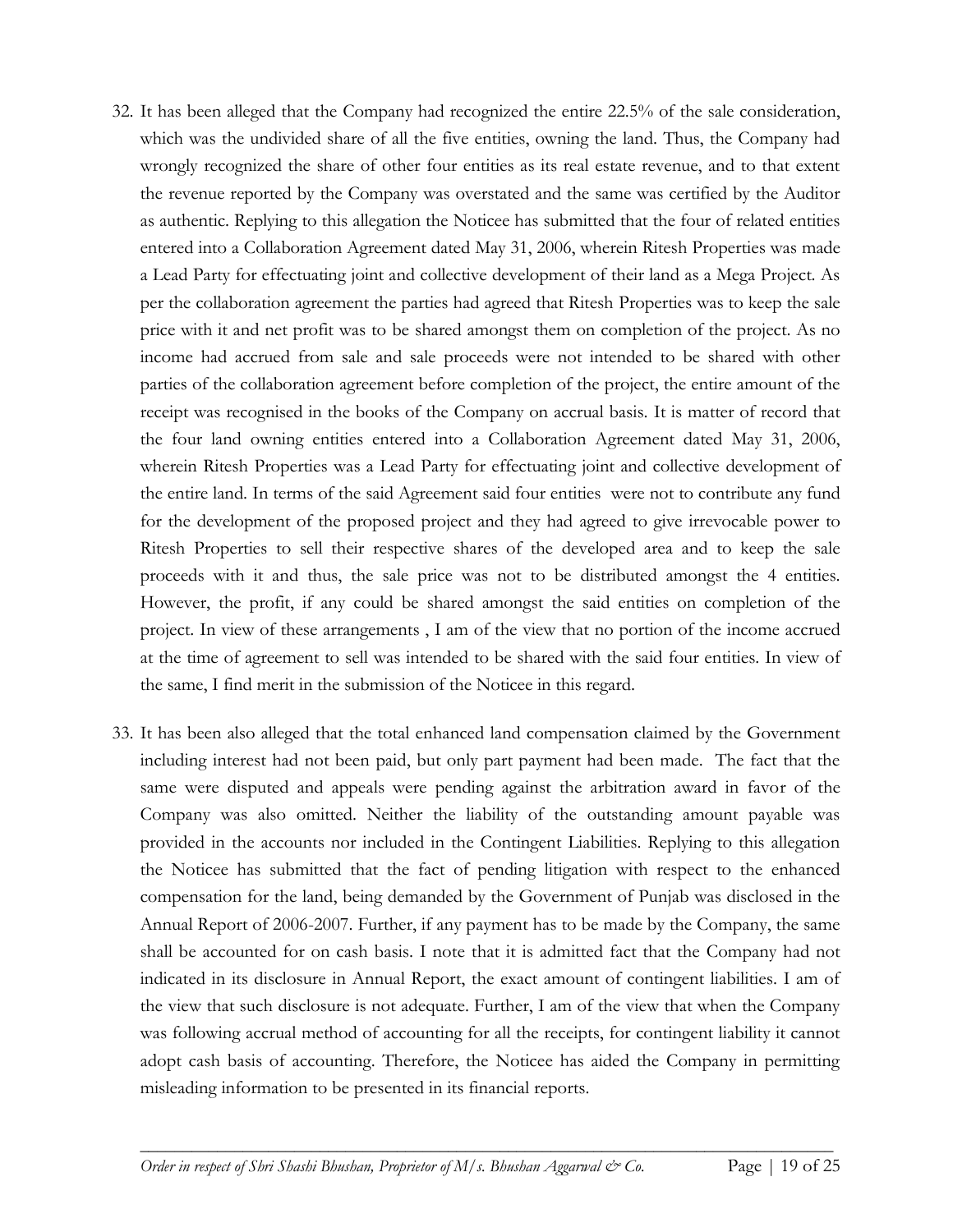- 34. It has been also alleged that the security deposit received by the Developer had been credited to the account of Ansal API, and not to the account of 'Ansal Township & Projects Ltd.' Further the said amount was transferred from the Company's account to the credit of 'M/s. Estate Investment Solutions', one of the buyers of built up space, with whom Agreements to Sell were made. Replying the same, the Noticee has submitted that Ansal Township and Projects Ltd., who had paid the security deposit was merged with Ansal API, vide order dated August 31, 2006 passed by Hon'ble High Court of Delhi. Hence, the security deposit was credited in the account of Ansal API. While transferring the said amount from one account to another (on account of merger of Ansal Township and Projects Ltd. with Ansal API), the accounts department of the Company mistook the receipt as sale consideration from Estate Investment Solutions, one of the buyers of built up space from the Company with whom agreement to sell was entered into, an apparent error that led to offsetting the money received with another receivable account. I note that the Noticee has admitted that the security deposit received from the Developer was credited to Estate Investment Solutions, and therefore, was in the knowledge of the discrepancy. I find that the Noticee was obligated to ensure true and fair disclosure in this regard in the financial statements, which he failed to observe.
- 35. The Noticee has further submitted that the Guidance Note issued by the ICAI pertains to a real estate developer, and the Company is not the Developer but the owner of the land, hence, the Company has not violated any law or overstated its turnover by recognizing the revenue on an accrual basis in its books of accounts, even in the absence of actual receipt of sale proceeds. I note that the objective of GN(A) 23 Guidance Note on Accounting for Real Estate Transactions reads as under:

*Objective 1.1 The objective of this Guidance Note is to recommend the accounting treatment by enterprises dealing in 'Real Estate' as sellers or developers. …*

- 36. It is clear from the plain reading from the objective, that the said Guidance Note is applicable on sellers as well. In the present matter, it is an admitted fact that as per the Collaboration Agreement, Ansal was the developer and had all the right to sell the flats, however, it is also an admitted fact that the Company has entered into various agreements of sale with the prospective buyers. I therefore, find that the Guidance Note on Accounting for Real Estate Transactions was applicable to the Company.
- 37. It has also been alleged that despite having clear guidelines on how to recognize the revenue from real estate business, in connection with a Collaboration Agreement entered by the Company with the Developer for a project to develop and construct on the land, the Company adopted questionable methods to recognize the revenues. The Noticee has contended that there had been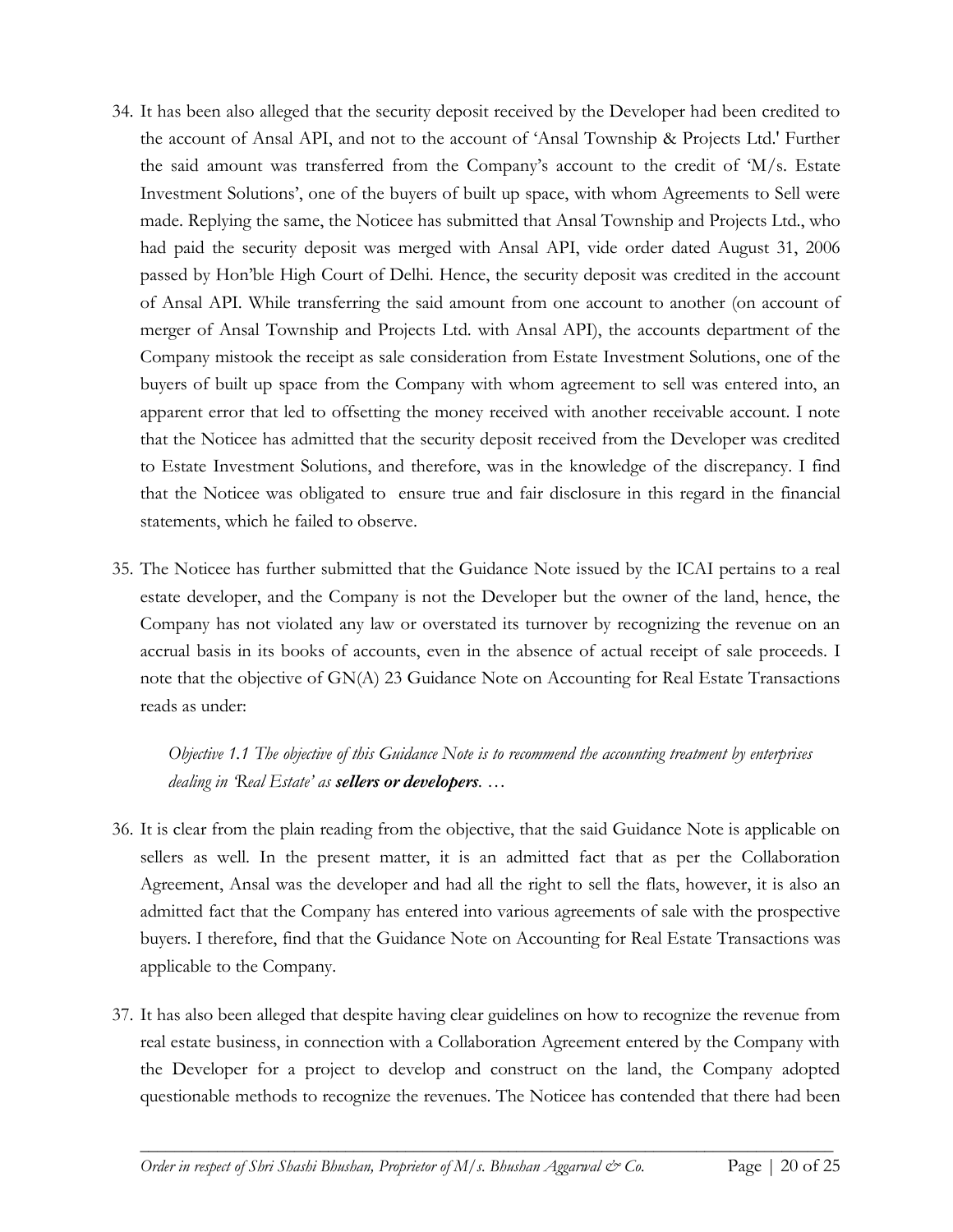ambiguities about the accounting method, as neither the principles of Accounting Standard-7 nor Accounting Standard-9 issued by the ICAI squarely cover the present matter. It is relevant to mention that these Accounting Standards are generally understood and applied as they are. Further, no clarification has been issued by the Institute of Chartered Accountants of India on interpretation and applicability of these Accounting Standards so as to suggest any ambiguity therein as contended by the Noticee. I, therefore, reject the contentions of the Noticee in this regard.

- 38. It has been alleged that no payment schedules were attached to the agreement to sell and no payments were received from any of the parties, still the Company accounted the consideration value of the sale on accrual basis. The Noticee replied that there was a transfer of risks and rewards under the agreement to sell as the parties had agreed for transfer of the property under the said agreement. It was further submitted by the Noticee that the agreement to sell may have the effect of transferring all significant risks and rewards of ownership to the buyer even though legal title is not transferred or the possession is not given to the buyer. It is relevent to mention here that there is a difference between 'Sale' and 'Agreement to Sell'. It will not be appropriate to say that significant risks and rewards are transferred in case of 'Agreement to Sell' as in the present case. I am of the view that 'Agreement to Sell' is just an agreement to transfer absolute right in the property as per the terms and conditions enumerated in the agreement and 'Agreement to Sell' *per se* does not transfer any right in the property. Further, in the present case, there is no evidence on record to suggest that any party had performed its promise as per the 'Agreement to Sell'. I note that AS 4.2 and 4.3 of Guidance Note on Accounting for Real Estate Transactions reads as under:
	- *4.2 The completion of the revenue recognition process is usually identified when the following conditions are satisfied:*
	- *(a) The seller has transferred to the buyer all significant risks and rewards of ownership and the seller retains no effective control of the real estate to a degree usually associated with ownership;*
	- *(b) The seller has effectively handed over possession of the real estate unit to the buyer forming part of the transaction;*
	- *(c) No significant uncertainty exists regarding the amount of consideration that will be derived from the real estate sales; and*
	- *(d) It is not unreasonable to expect ultimate collection of revenue from buyers.*
	- *4.3 Where transfer of legal title is a condition precedent to the buyer taking on the significant risks and rewards of ownership and accepting significant completion of the seller's obligation, revenue should not be recognised till such time legal title is validly transferred to the buyer.*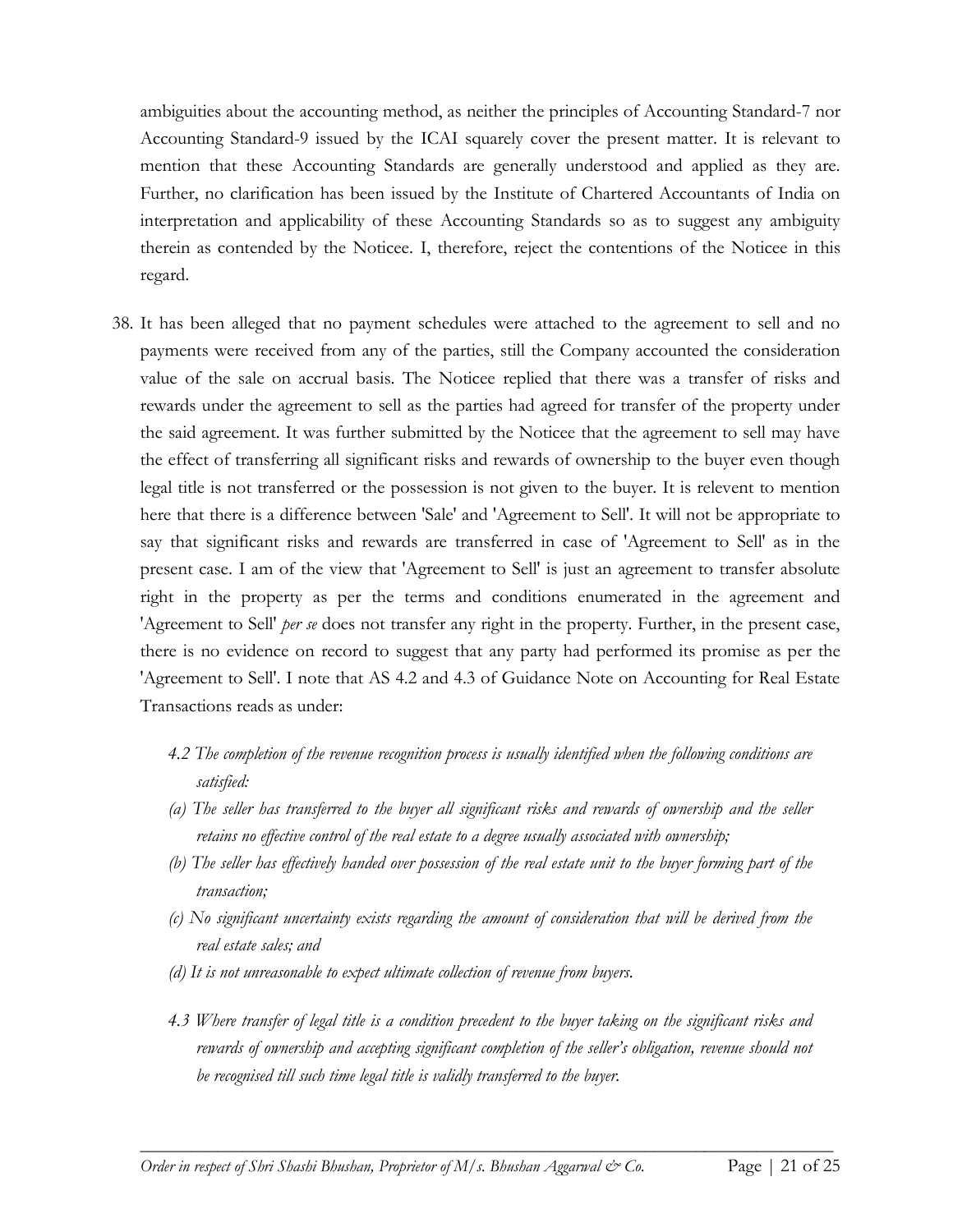- 39. From the above it is clear that in case of agreement to sell, where sale proceeds has not been paid by the buyers, as in present case, the agreed sale consideration amount cannot be recognised and the payment cannot be said to have accrued. I am of the view that by adopting such accounting measures, the Company managed to overstate the revenue and profit and by certifying the same the Noticee aided and abetted the Company in disseminating the false financial position and to defraud the investors by not giving the true and fair picture of the Company's financial position.
- 40. It has been alleged that the Auditor had certified that the Company had recognized the revenue of  $\bar{\mathcal{F}}$ 900.00 lakh from real estate, in the last quarter March 31, 2007. In subsequent periods the Auditor had failed to disclose that the Company had changed the methodology of income recognition since the entire sale consideration i.e.  $\bar{\mathbf{\tau}}$  8534.00 lakh in 2007-08 and  $\bar{\mathbf{\tau}}$  3699 lakh in 2008-09 (up to December 31, 2008) was recognized as revenue. The Auditor had also certified the expense under *'material consumed*', 77.5% of the sale consideration, i.e., share of the Developers. Eventually, it increased the turnover and the expense amount. In reply to the allegation the Noticee has submitted that although there was a change in the methodology of accounting for the financial years 2007-2008 and 2008-2009, whereby the entire revenue was accounted for as income of the Company and 77.5% of the same (which was the share of the Developer) was shown as expenses, it was done pursuant to an expert opinion in this matter. It was further submitted that the change in the method of presentation did not affect the true and fair view of the state of affairs of the business or the profit and loss accounts of the Company. I note that the Noticee has accepted the facts forming the basis of the allegation. I am of the view that such practice realizing all the receipt of sale of real estate as income and accounting the share of developer as expense, violates the very basic principle of accounting. I have no doubt that such practice adopted by the Company and certification by the Auditor and non-reporting of subsequent change in methodology of recognition of revenue was under a device to inflate the turnover of the Company.
- 41. Further, the claim that it was done pursuant to an expert opinion and that the same did not affect the true and fair view of the state of affairs of the business or the profit and loss accounts of the Company, is immaterial and without any bearing upon the allegation. The submission that the Company had represented land as a fixed asset instead of *'stock in trade'*, during the financial year 2006-2007 due to ambiguity about the standards is without merit as the same was admittedly shown in '*stock in trade'* in the next financial year.
- 42. The submission of the Noticee that AS 18 does not specifically state that all transactions that were held between the related parties shall be disclosed, is without merit. In this regard, it is relevant to mention that the objective of AS – 18 is: *"to establish requirements for disclosure of (a)*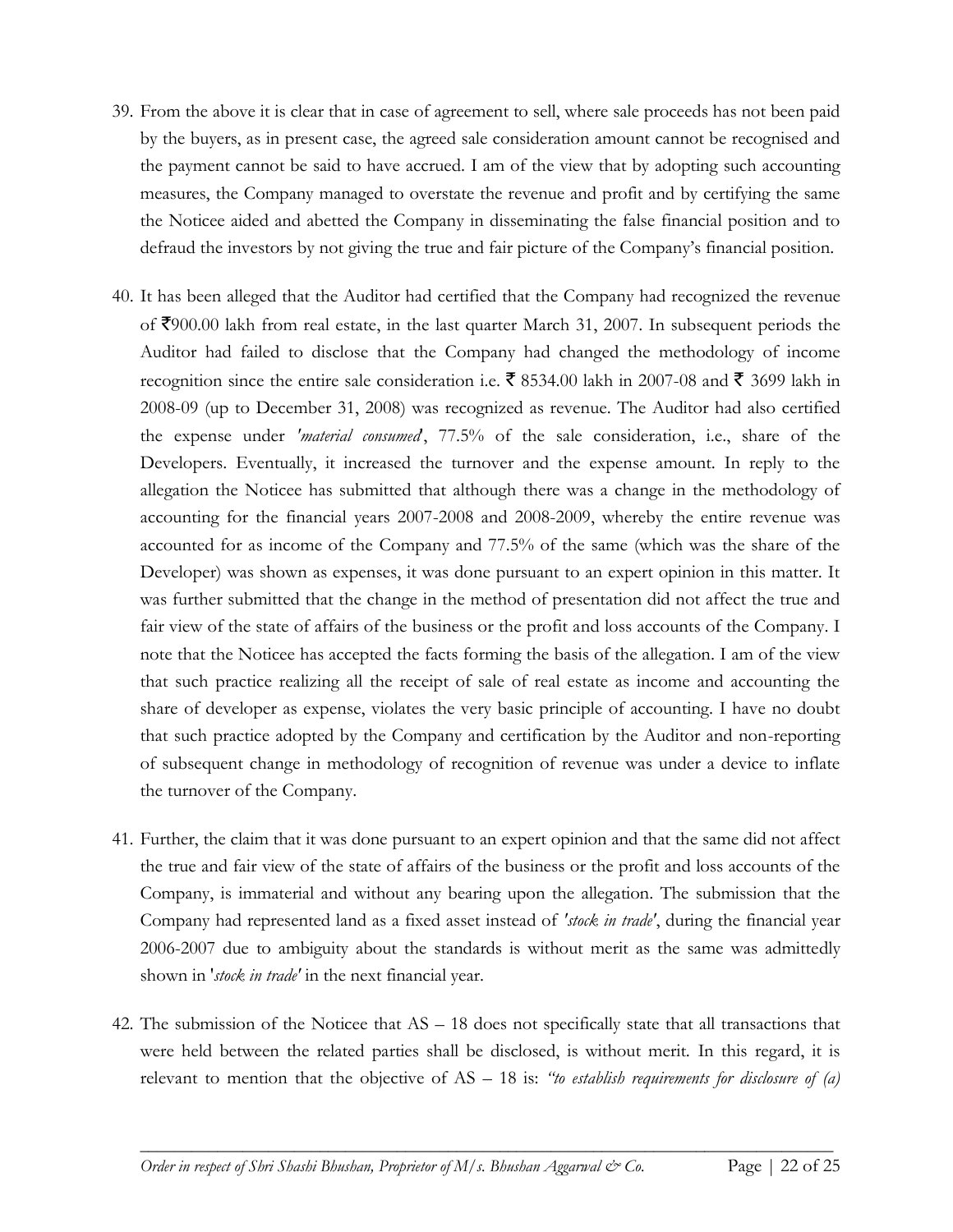*related party relationships; and (b) transactions between a reporting enterprise and its related parties."* The first Paragraph of the Scope of AS – 18 states that :

*"This Standard should be applied in reporting related party relationships and transactions between a reporting enterprise and its related parties. The requirements of this Standard apply to the financial statements of each reporting enterprise as also to consolidated financial statements presented by a holding company."*

- 43. The submission that the investors would be interested only in the outstanding amounts at the end of the year is also without any merit as the text of  $AS - 18$  does not provide for any such exceptions. I, therefore, do not agree with the submission of the Noticee. I find that the Noticee was required to report the advances made from the accounts of Mr. Sanjeev Arora, Managing Director and Mr. Pran Arora, Chairman, even though the said advances were regularized by the date of the preparation of the Balance Sheets, as there is no exception made out with regard to the same. I find that the Noticee has failed to fulfill his bounden duty in this regard.
- 44. The Noticee has further submitted that it was privy to certain reports about the internal system for Audit of the Company and that they did not contain any adverse view on the internal system. The Noticee has not produced any evidence in this regard. It is relevant to mention that independent chartered accountant appointed by SEBI has also not reported existence of any such reports . I, therefore, do not find the submissions of Noticee satisfactory. The submission that during 2006-2007, the dealings in the foreign exchange were negligible and therefore, the same was not required to be qualified in the audit report is without merit as the Accounting Standard - 11 does not provide any exception or discretion as claimed by the Noticee.
- 45. In this case, as discussed hereinabove, it has been established that correct accounting procedures and practices had not been followed in preparation of financial statements of the Company and the Noticee had falsely certified misleading Annual Accounts of the Company, containing distorted information, which he did not believe to be true but certified knowing that the same when published would be relied upon by the investors to be true and fair and such certification was intended for the benefit the Company and its promoters/directors in their alleged manipulation of price in the scrip of the Company. I, therefore , find that by the aforesaid acts and omissions the Noticee aided and abetted the Company in disseminating the false financial position and to defraud the investors by not giving the true and fair picture of the Company's financial position and, thus, its acts and omissions amount to aiding and abetting in the fraudulent, unfair and manipulative acts in connection with dealing in the shares of Ritesh Properties and are covered within the definition of *"fraud"* and "*fraudulent"* under regulation  $2(1)(c)$  of the PFUTP Regulations which reads as follows:-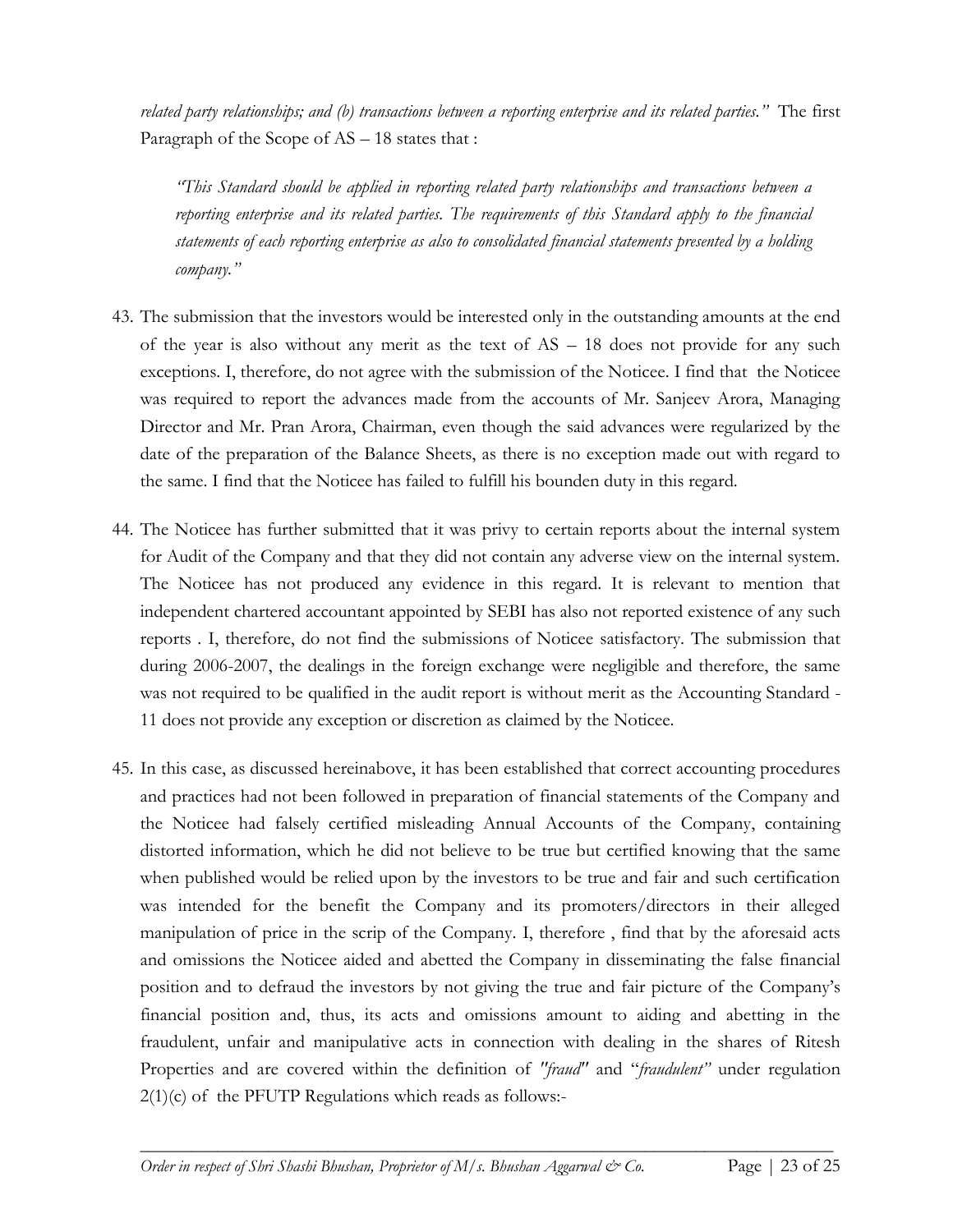## *Definition of 'fraud" – Regulation 2(1)(c).*

*(c)"fraud" includes any act, expression, omission or concealment committed whether in a deceitful manner or not by a person or by any other person with his connivance or by his agent while dealing in securities in order to induce another person or his agent to deal in securities, whether or not there is any wrongful gain or avoidance of any loss, and shall also include—*

*(1) a knowing misrepresentation of the truth or concealment of material fact in order that another person may act to his detriment;*

*(2) a suggestion as to a fact which is not true by one who does not believe it to be true;*

*(3) an active concealment of a fact by a person having knowledge or belief of the fact;*

*(4) a promise made without any intention of performing it;*

*(5) a representation made in a reckless and careless manner whether it be true or false;*

*(6) any such act or omission as any other law specifically declares to be fraudulent;*

*(7) deceptive behaviour by a person depriving another of informed consent or full participation;*

*(8) a false statement made without reasonable ground for believing it to be true;*

*(9) the act of an issuer of securities giving out misinformation that affects the market price of the security,*  resulting in investors being effectively misled even though they did not rely on the statement itself or anything *derived from it other than the market price.*

*And "fraudulent" shall be construed accordingly;."*

46. Being fraudulent, unfair and manipulative the above acts and omissions attract the prohibitions contained in regulation 3 and 4 of the PFUTP Regulations read with sections 12A of the SEBI Act. The following rulings of the Hon'ble SAT in matter of *V. Natarajan vs. SEBI (Order dated June 29, 2011 in Appeal no. 104 of 2011*) would also be relevant in the context of this case:-

*"… we are satisfied that the provisions of Regulations 3 and 4 of the Securities and Exchange Board of India (Prohibition of Fraudulent and Unfair Trade Practices relating to Securities Market), Regulations, 2003 were violated. These regulations, among others, prohibit any person from employing any device, scheme or artifice to defraud in connection with dealing in or issue of securities which are listed or proposed to be listed on an exchange. They also prohibit persons from engaging in any act, practice, and course of business which operates or would operate as fraud or deceit upon any person in connection with any dealing in or issue of securities that are listed on stock exchanges."*

47. In the facts and circumstances as discussed hereinabove, I find that material available on record are sufficient to establish contravention of regulation  $4(2)$  (k) of the PFUTP Regulations. However, contraventions of the provisions of section 12A (a), (b) and (c) of SEBI Act, 1992 read with regulations  $3(b)$ , (c) and (d),  $4(1)$  and  $4(2)(e)$  and (r) of the PFUTP Regulations as alleged in the respective SCNs by Shri Shashi Bhushan, Proprietor of M/s. Bhushan Aggarwal & Co. have been established on the basis of preponderance of probability.